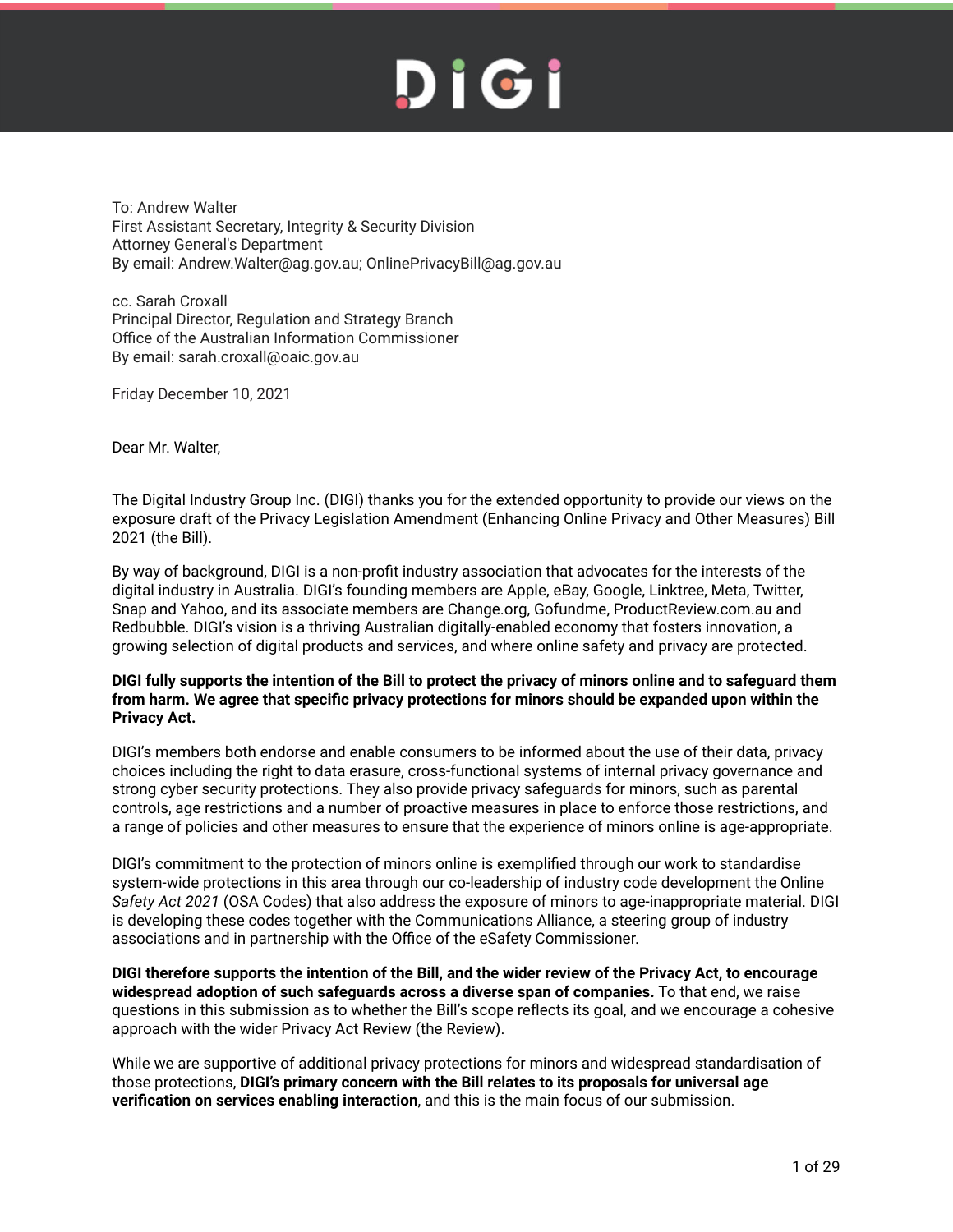We note that the age verification requirements were a new addition to the Bill when it was released on October 25, 2021 and had not previously been foreshadowed when the Bill was first announced on March 24, 2019 nor in the ensuing 2.5 year period. Given the unprecedented implications of age verification of Australians on a wide range of digital services, in light of the extremely broad definition of "social media services", wider consultation must take place in relation to this specific proposal.

We suggest that the Office of the eSafety Commissioner's existing roadmap on age verification (AV Roadmap) – that was a result from Government's parliamentary inquiry into age verification for online wagering and online pornography – provides an appropriate avenue for further exploration of age verficaton. DIGI has engaged in consultations for the AV roadmap, and we understand that the AV roadmap will be presented to the Government in 2022<sup>1</sup>. Further exploration of age verification within the context of the AV roadmap would signal a whole-of-Government approach that is prudent with taxpayer funds, as opposed to legislating for widespread age verification in the absence of necessary consultation, and in advance of an existing Government work program on the same issue.

Our secondary area of focus in this submission relates to code development. Should the solution to the Bill's goals be advanced by way of a code under the Bill (OP Code), and not as part of the wider Privacy Act Review as we strongly recommend, **DIGI also advances several recommendations to ensure the code development process is set up for success**, including how code developers should work closely with the Office of the Australian Information Commissioner (OAIC). In making these recommendations, we draw upon DIGI's experience leading the development of *The Australian Code of Practice on Disinformation and Misinformation* and the aforementioned OSA codes, for which we are leading the drafting of the sections pertaining to social media services, search engines and app distribution services.

DIGI supports measures, whether proposed through this Bill or the wider Privacy Act Review, to strengthen clarity and compliance with the Australian Privacy Principles (APPs). **We also support interoperability between Australia's updated privacy regulation with the European Union's General Data Protection Regulation (GDPR)**; for example, the Bill's proposals in relation to ceasing to use or disclose personal information upon request should be amended for consistency with the GDPR.

We thank you for your consideration of the matters raised in this submission, and we look forward to further engaging in this review process. Should you have any questions, please do not hesitate to contact me with any questions.

Best regards,



Sunita Bose Managing Director, DIGI sunita@digi.org.au

https://www.esafety.gov.au/newsroom/media-releases/consultations-begin-on-age-verification-roadmap

<sup>1</sup>Office of the eSafety Commissioner, (16/8/21), *Consultations begin on age verification roadmap*, available at: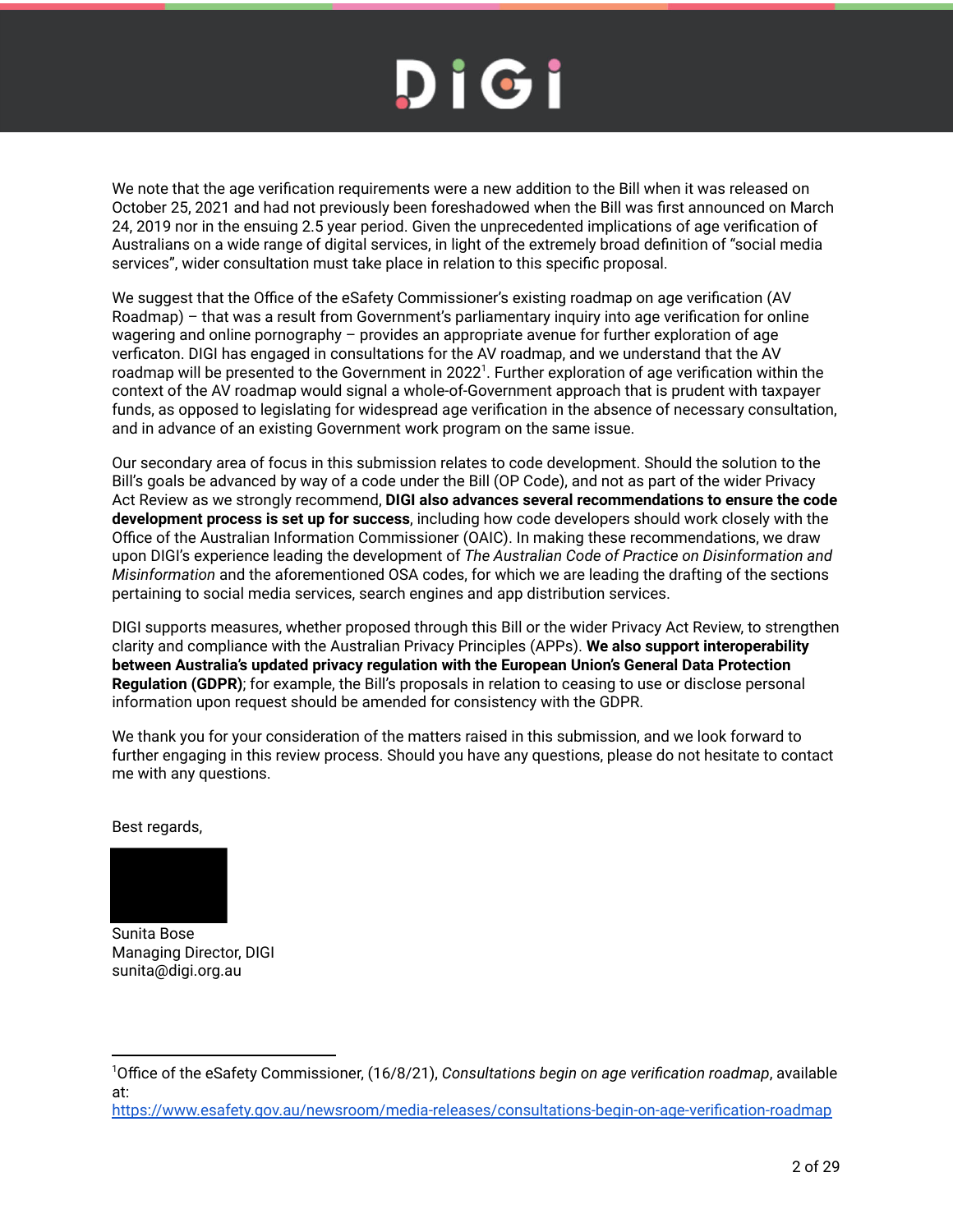#### Table of contents

| Section 1: Scope of services covered under Bill                                                 | 4              |
|-------------------------------------------------------------------------------------------------|----------------|
| The Bill's proposals must converge with the Privacy Act Review for efficiency and effectiveness | $\overline{4}$ |
| The Bill's scope of services does not address its aims                                          | $\sqrt{4}$     |
| If the Bill retains in-scope services, adjustments need to be made to its definitions           | $\overline{7}$ |
| Social media services                                                                           | $\overline{7}$ |
| Large online platforms                                                                          | $\overline{9}$ |
| Summary of recommendations in Section 1                                                         | 10             |
| <b>Section 2: Age verification</b>                                                              | 11             |
| Age verification requirements will see Australians sacrifice privacy in efforts to protect it   | 11             |
| Requirement to "take all reasonable steps to verify the age of individuals"                     | 11             |
| Requirement to "obtain parental or guardian express consent before collecting"                  | 13             |
| The Bill's widespread use of age verification is globally unprecedented in democratic countries | 15             |
| The Bill's approach to age limits is inconsistent with the US and EU                            | 16             |
| The Bill's expansion to cover age verification was unforeseen and requires further consultation | 17             |
| The need for a whole-of-Government approach                                                     | 18             |
| <b>PM&amp;C Digital Economy Strategy</b>                                                        | 18             |
| Department of Home Affairs' Cyber Security Strategy                                             | 19             |
| PM&C Deregulation Agenda                                                                        | 20             |
| Office of the eSafety Commissioner's Age Verification roadmap                                   | 20             |
| Summary of recommendations in Section 2                                                         | 21             |
| <b>Section 3: Code development process</b>                                                      | 21             |
| The need for multiple codes to cover the diversity of industry participants                     | 21             |
| The need for more time for code development, and appointment and implementation periods         | 22             |
| Implementation period                                                                           | 25             |
| Engagement with potential code developers prior to guidance release                             | 26             |
| Areas requiring guidance from the OAIC                                                          | 26             |
| Comparative analysis between the Bill's requirements and the GDPR                               | 26             |
| Ceasing to use or disclose personal information upon request                                    | 26             |
| Harmful tracking                                                                                | 27             |
| Summary of recommendations in Section 3                                                         | 27             |
| <b>Conclusion</b>                                                                               | 28             |
| Overview of relevant member work                                                                | 28             |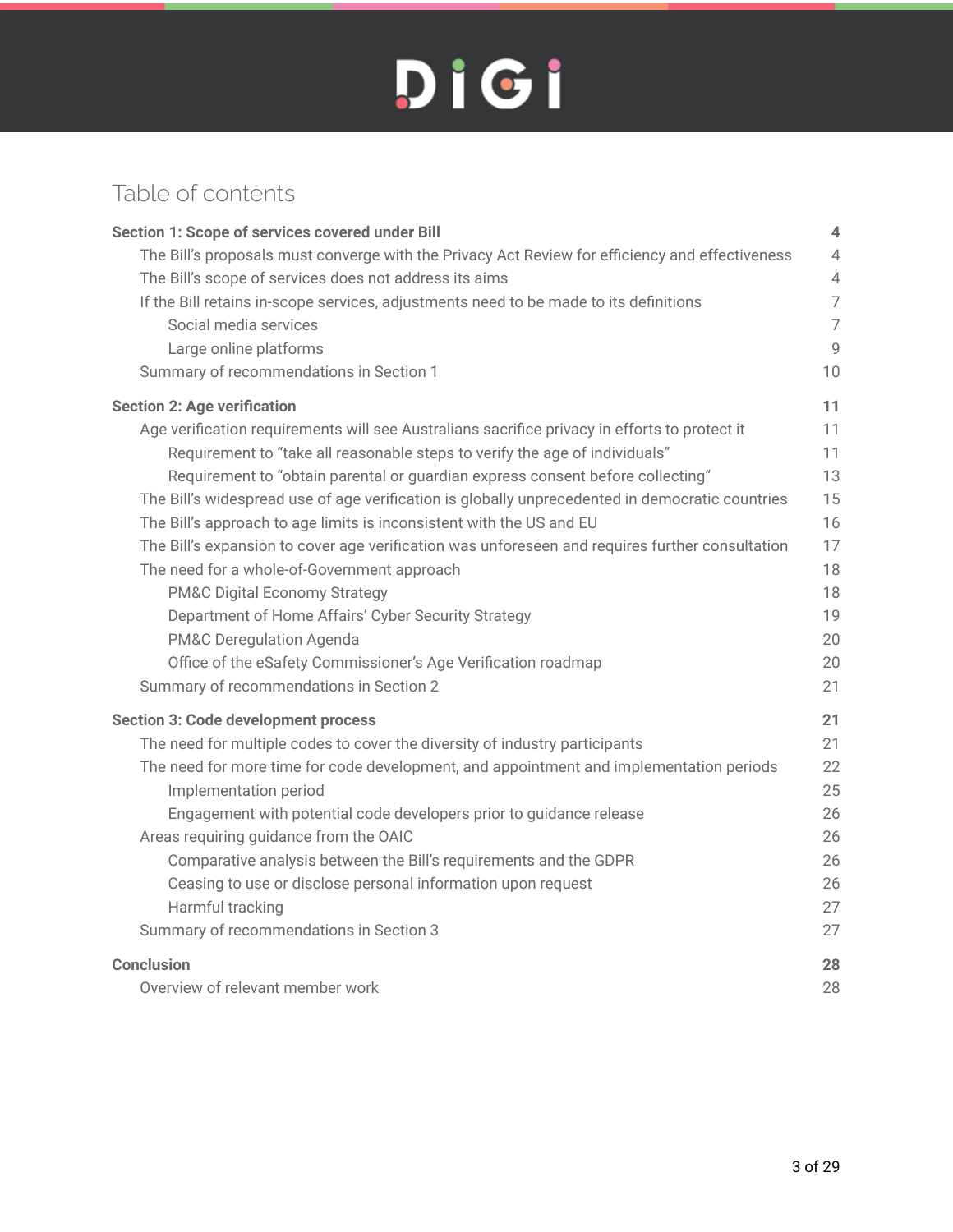#### Section 1: Scope of services covered under Bill

- 1. The Bill's proposals must converge with the Privacy Act Review for efficiency and effectiveness
	- 1.1. The Bill and the Privacy Act Review Discussion Paper were launched together on October 25, 2021. This timing implies that the Government sees the two reforms as connected. We understand from roundtable discussions with the Attorney General's Department that the Bill will be introduced to Parliament in early 2022. We also understand, from those discussions, that the next step for the Privacy Act review will be in the form of a report to Government next year, presumably after which the legislation will be developed.
	- 1.2. We understand that the Bill is a result of a pre-election commitment that the Government made on March 24, 2019<sup>2</sup>, and there is a desire to pass the Bill ahead of the 2022 election, set to take place before May 2022. However, two and a half years transpired between the announcement of the Bill and the release of the exposure draft on October 25, 2021; this long delay makes it hard to argue for the sudden urgency of the Bill. The fact that the Bill was released on the same day as the proposals for wider Privacy Act Review Discussion Paper, there is an obvious opportunity to converge these two processes for greater effectiveness and efficiency. If the Bill's passage is accelerated ahead of the Review, the ultimate convergence of the two reforms will occur at taxpayer expense; this is not an efficient use of Government resources.
	- 1.3. Furthermore, we do not believe that the Bill's OP Code can constructively be progressed in advance of the broader reform of the Act being settled. The OP Code is required to operationalise certain Australian Privacy Principles (APPs), however there is a high likelihood that the APPs may change while the OP Code is being drafted. Particularly with the short timeframes for code development, it will be unclear to code developers the status of the many areas of overlapping content including notice, consent, and treatment of minors' data. Given the interaction between this Bill and the Privacy Act Review, we strongly urge that these two pieces of fundamentally interlinked reform be converged.
- 2. The Bill's scope of services does not address its aims
	- 2.1. The Bill proposes the OP Code be binding on three sectors: 1) "social media platforms", "large online platforms" 2) "data brokerage services". While we believe that "social media services" and "large online platforms" have been broadly defined, we question the rationale for the inclusion of these three service types, when there are many other categories of services across the Australian economy that collect minors' data.
	- 2.2. For example, the categories do not explicitly identify education technology, health technology, or the banking sector. Such services routinely collect minors' information, and often market to them. For example, up until 2021, the Commonwealth Bank operated its

<sup>&</sup>lt;sup>2</sup> Attorney-General & Minister for Communications Minister for the Arts, joint media release (24/03/2019). *Tougher penalties to keep Australians safe online*. Available at https://parlinfo.aph.gov.au/parlInfo/search/display/display.w3p;query=Id%3A%22media%2Fpressrel%2F6 577790%22;src1=sm1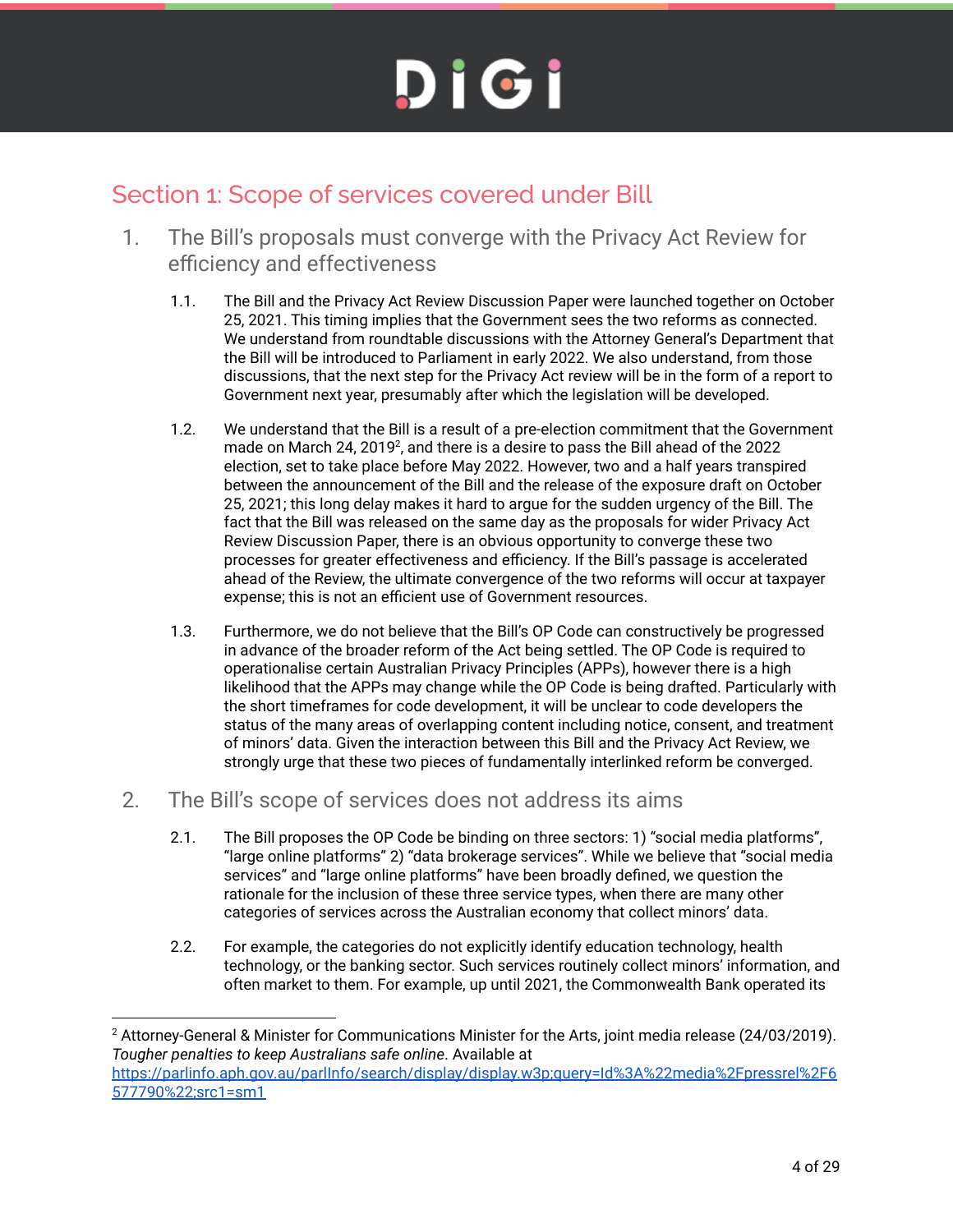"Dollarmites" program which signed up primary school aged children to their bank accounts, in a program that consumer organisation CHOICE has described as "decades of relentless promoting of their financial products to young and impressionable minds" $3$ . While that program stopped this year, the Bill does not explicitly cover the development of similar products in the future.

- 2.3. We acknowledge the possibility that a subset of those services may be classified as "social media services" depending on the level of user interaction enabled, or "large online platforms" depending on the number of end-users. However, the ambiguity around who is covered by the Bill, and who is not, may work against its intention. The goal of Australian privacy reform should be to make systemic improvements that are industry agnostic with a view to restricting certain practices, in an increasingly digitising economy.
- 2.4. The Bill's approach to in-scope services seems to classify certain services as having a higher risk profile, regardless of whether those entities have implemented data minimisation or anonymisation, or pseudonymisation measures. This approach runs contrary to the affordances given by a regulator to companies that implement reasonable technical and organisational measures to render high risk into low risk processing.
- 2.5. We therefore see an opportunity to make these improvements in the wider Privacy Act Review that is occurring simultaneously. For example, the Privacy Act Review Discussion Paper puts forward an proposal that DIGI supports whereby:

*APP entities that engage in the following restricted practices must take reasonable steps to identify privacy risks and implement measures to mitigate those risks:*

- *● Direct marketing, including online targeted advertising on a large scale\**
- *● The collection, use or disclosure of sensitive information on a large scale*
- *● The collection, use or disclosure of children's personal information on a large scale*
- *● The collection, use or disclosure of location data on a large scale*
- *● The collection, use or disclosure of biometric or genetic data, including the use of facial recognition software*
- *● The sale of personal information on a large scale*
- *● The collection, use or disclosure of personal information for the purposes of influencing individuals' behaviour or decisions on a large scale*
- *● The collection use or disclosure of personal information for the purposes of automated decision making with legal or significant effects, or*
- *● Any collection, use or disclosure that is likely to result in a high privacy risk or risk of harm to an individual.*

*\*'Large scale' test sourced from GDPR Article 35. Commissioner-issued guidance could provide further clarification on what is likely to constitute a 'large scale' for each type of personal information handling.<sup>4</sup>*

<sup>3</sup> CHOICE. (25/102021). *Commonwealth Bank drops Dollarmites program*, available at: https://www.choice.com.au/money/banking/everyday-banking/articles/commonwealth-bank-drops-dollar mites

<sup>4</sup> Attorney General's Department (25/10/21), *Privacy Act Review Discussion Paper*, available at: https://consultations.ag.gov.au/rights-and-protections/privacy-act-review-discussion-paper/user\_uploads /privacy-act-review---discussion-paper.pdf, p.97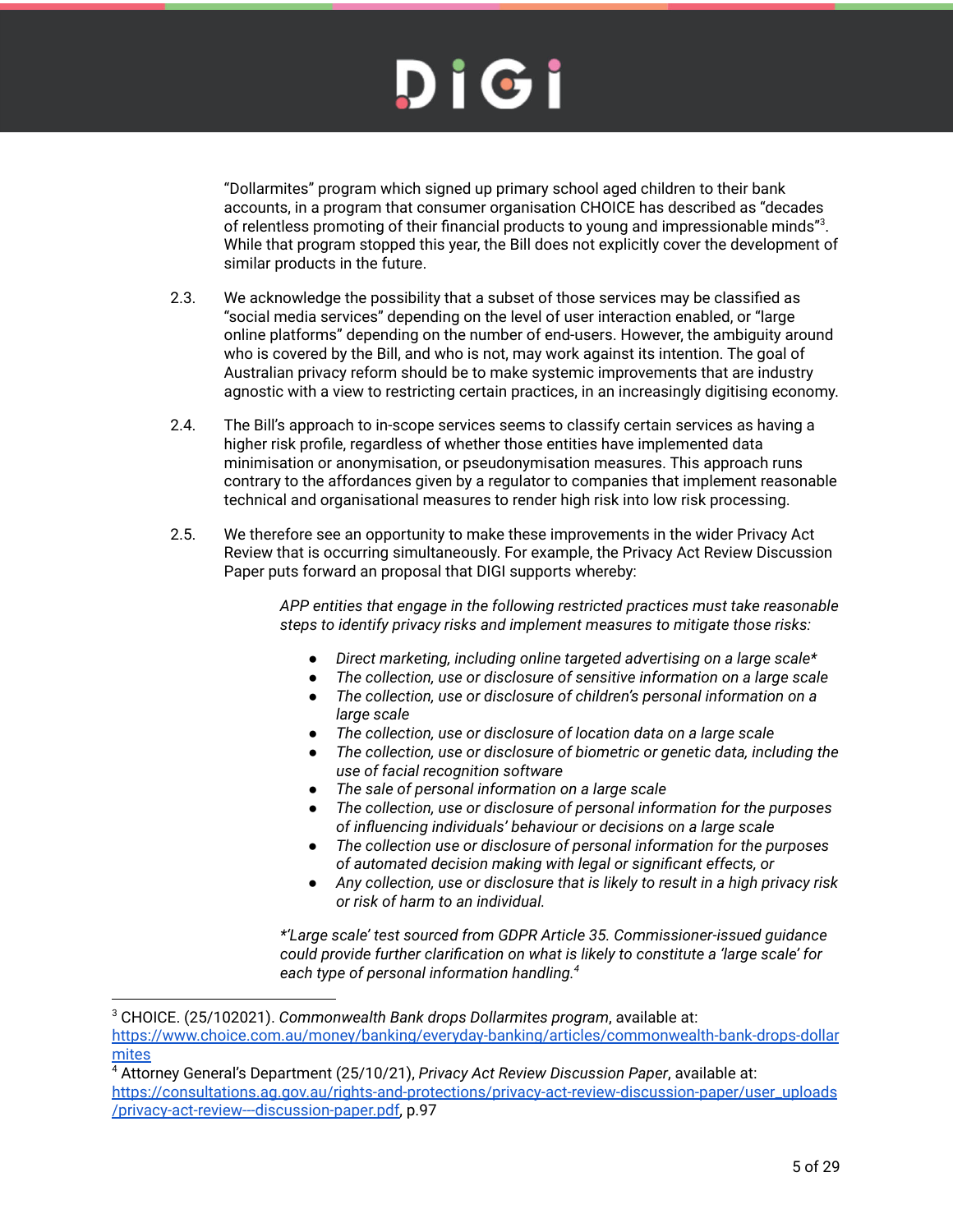- 2.6. In contrast to this list in the Privacy Act Review Discussion Paper, the Bill's choice of in-scope services makes a hypothesis about the perceived risk of three service types using different metrics to the list of restricted practices above. That hypothesis is premised around categorisations of service type or end user numbers, rather than the risk of certain practices. This is a limiting approach when we consider that the uptake of the restricted practices above is not limited to the services in scope in the Bill. For example, "large online platforms" does not equate to "large scale data processing"; A small online platform can be a large scale data processor, and vice versa.
- 2.7. In this context, we question why customer loyalty schemes have been excluded. These operate with a high level of consumer opacity. Customers generally opt-in to such schemes with the expectation that they will be provided with discounts from the service; they do not expect the transaction of their data for other purposes such as third-party advertising. Such schemes are often initiated through the provision of a physical card in a retail environment, and as such there are arguably less points of continuous interaction with the consumer through which privacy information can be communicated, as opposed to "digital first" services. This raises the question: why should a loyalty card scheme initiated in an online shop environment that meets the threshold of a "large online platform" be included, but a loyalty card scheme in a physical store (such as a supermarket or department store) be excluded? If loyalty card schemes are excluded then, by extension, one could argue that subscription-based services otherwise complying with the Bill's requirements should be excluded as a matter of policy.
- 2.8. The ACCC has recommended in its report into customer loyalty schemes that these schemes improve how they communicate with their members, and that data practices must be improved<sup>5</sup>. While we understand from the consultation roundtables with the Attorney General's Department that the ACCC has a separate process to examine customer loyalty schemes, which has informed the decision to exclude them from the Bill, there are many separate ACCC processes relating to other services in scope in the Bill, such as its inquiry into online marketplaces $^6$ , and digital advertising services<sup>7</sup>. Therefore, this does not provide an acceptable reason to exempt a sector that is engaging in "restricted practices" under the Privacy Act Review. Relatedly, it is also worth emphasising that the ACCC is obviously not the privacy regulator in Australia.
- 2.9. **In conclusion, it is unclear why** *any organisation* **that collects minors' personal information should not need to take the highest level of privacy measures under Australian law.** These questions need to be addressed in the wider Privacy Act Review, as opposed to a Bill that focuses on an unclear subset of organisations that is not comprehensive in capturing the practices that the Department is seeking to restrict.

<sup>5</sup> ACCC (3/12/2019), *Customer loyalty schemes Final Report*, available at:

https://www.accc.gov.au/system/files/Customer%20Loyalty%20Schemes%20-%20Final%20Report%20-% 20December%202019.PDF, p. ix

<sup>6</sup> ACCC (22/072021), Media release, *Competition, consumer issues in general online marketplaces to be examined*, available at:

https://www.accc.gov.au/media-release/competition-consumer-issues-in-general-online-marketplaces-tobe-examined

<sup>7</sup> ACCC. (2020). *Digital advertising services inquiry*, available at:

https://www.accc.gov.au/focus-areas/inquiries-finalised/digital-advertising-services-inquiry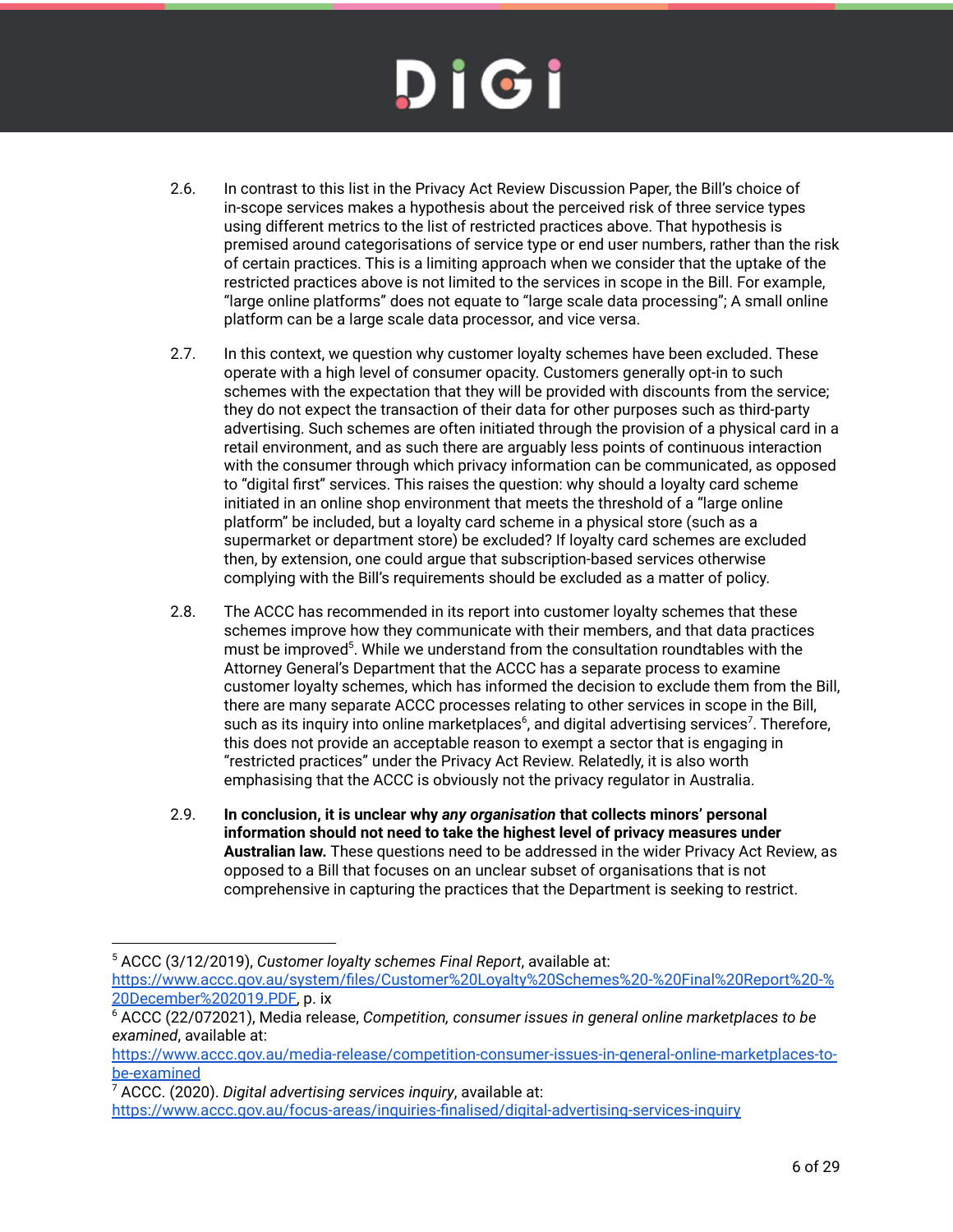3. If the Bill retains in-scope services, adjustments need to be made to its definitions

#### Social media services

- 3.1. It is worth emphasising that the definition of "social media services" in the Bill centres around interaction between two or more end users. This definition is by no means limited to large, mainstream social media services as it encompasses a wide range of services, such as local and small business community forums, educational forums, business forums, health support forums, and any blogs with comments enabled. For example, the mental health organisation Beyond Blue operates a number of online community forums on topics relating to anxiety and depression where Australians can share their experiences and connect<sup>8</sup>. We therefore believe the estimation of 150 companies falling into this category, as put forward by the Regulatory Impact Statement (RIS) is low. Relatedly, the RIS must look beyond the code implementation costs, and also take into account the long-term barriers that the age verification requirement might result in for these wide range of forums; for example, people may not want to provide personally-identifying age verification information when seeking support on a mental health forum, and this may actually negatively impact the uptake and viability of these and other important services over time.
- 3.2. DIGI is also concerned that there are inconsistencies in definitions across many areas of online safety and privacy reform that create confusion for industry participants. The Bill and its explanatory material advances a different definition of social media services to the definition under the Online Safety Act. The Bill defines "social media services" as:

*(i) the sole or primary purpose of the service is to enable online social interaction between 2 or more end users, including online interaction that enables end users to share material for social purposes;*

*(ii) the service allows end users to link to, or interact with, some or all of the other end users;*

*(iii) the service allows end users to post material on the service;*

*(iv) such other conditions (if any) as are specified in a legislative instrument made under subsection (7); and*

*(b) is not specified in, or does not belong to a class of organisations specified in, a legislative instrument made under subsection (7)<sup>9</sup> .*

3.3. The Online Privacy Bill Explanatory Paper (The Explanatory Paper) elaborates on this definition indicating that social media services includes:

> *Social networking platforms such as Facebook Dating applications such as Bumble Online content services such as Only Fans Online blogging or forum sites such as Reddit Gaming platforms that operate in a model which enables end-users to interact with other end-users, such as multiplayer online games with chat functionalities Online messaging and videoconferencing platforms such as WhatsApp and Zoom*

<sup>8</sup> Beyond Blue, *Online forums,* available at: https://www.beyondblue.org.au/get-support/online-forums

<sup>9</sup> The Bill, p. 6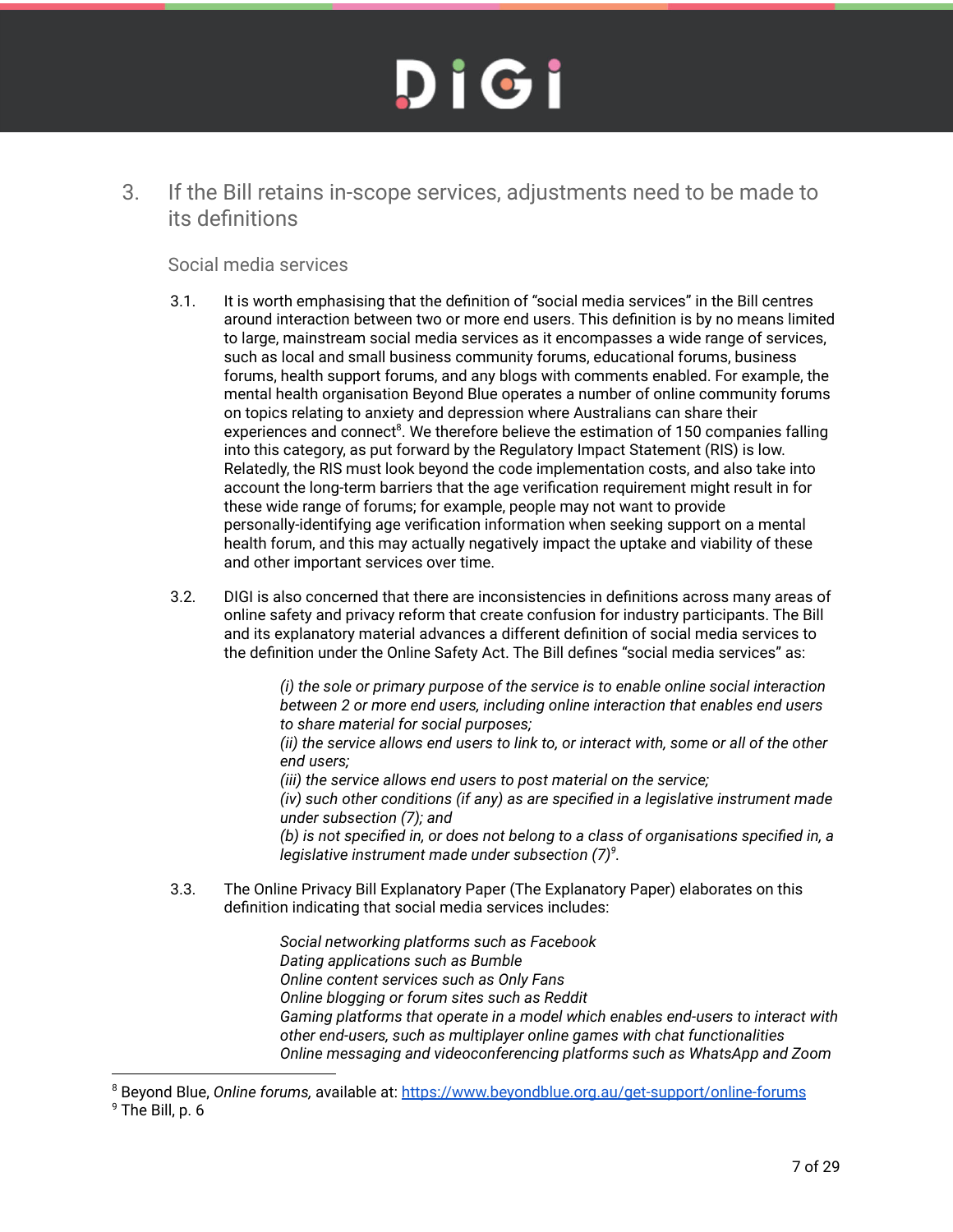*This definition is not intended to capture organisations that enable online communication/interactions/content sharing as an additional feature – for example, business interactions with customers such as online feedback facilities<sup>10</sup> .*

- 3.4. The Online Safety Act defines social media services as:
	- *(1) For the purposes of this Act, social media service means:*
	- *(a) an electronic service that satisfies the following conditions:*

*(i) the sole or primary purpose of the service is to enable online social interaction between 2 or more end-users;*

*(ii) the service allows end-users to link to, or interact with, some or all of the other end-users;*

*(iii) the service allows end-users to post material on the service;*

*(iv) such other conditions (if any) as are set out in the legislative rules; or (b) an electronic service specified in the legislative rules; but does not include an exempt service (as defined by 19 subsection (4) or (5))<sup>11</sup>*

3.5. While this appears similar to the definition in the Bill, it is important to note that the Online Safety Act has a separate category called "relevant electronic services", which encapsulates some messaging services, gaming services and dating services that the Online Privacy Bill defines as social media services. "Relevant electronic services" under the Online Safety Act is defined as follows:

*relevant electronic service means any of the following electronic services:*

*(a) a service that enables end-users to communicate, by means of email, with other end-users;*

*(b) an instant messaging service that enables end-users to communicate with other end-users;*

*(c) an SMS service that enables end-users to communicate with other end-users;*

*(d) an MMS service that enables end-users to communicate with other end-users;*

*(e) a chat service that enables end-users to communicate with other end-users;*

*(f) a service that enables end-users to play online games with other end-users;*

*(g) an electronic service specified in the legislative rules.<sup>12</sup>*

3.6. To add further confusion for the industry, the eSafety Commissioner's recent position paper, released September 29, 2021<sup>13</sup>, elaborates on the definitions in the Online Safety Act as they relate to the development of the OSA Codes and provides the following exemplification of the two definitions:

<sup>10</sup> Attorney General's Department, *Online Privacy Bill Explanatory Paper*, (25/10/2021), available at: https://consultations.ag.gov.au/rights-and-protections/online-privacy-bill-exposure-draft/user\_uploads/on line-privacy-bill-explanatory-paper.pdf, p. 7

<sup>&</sup>lt;sup>11</sup> Online Safety Act, Section 13, available at https://www.legislation.gov.au/Details/C2021A00076

<sup>&</sup>lt;sup>12</sup> Online Safety Act, Section 13A

<sup>13</sup> Office of the eSafety Commissioner, *Development of industry codes under the Online Safety Act: Position Paper*, available at

https://www.esafety.gov.au/about-us/consultation-cooperation/industry-codes-position-paper, p. 33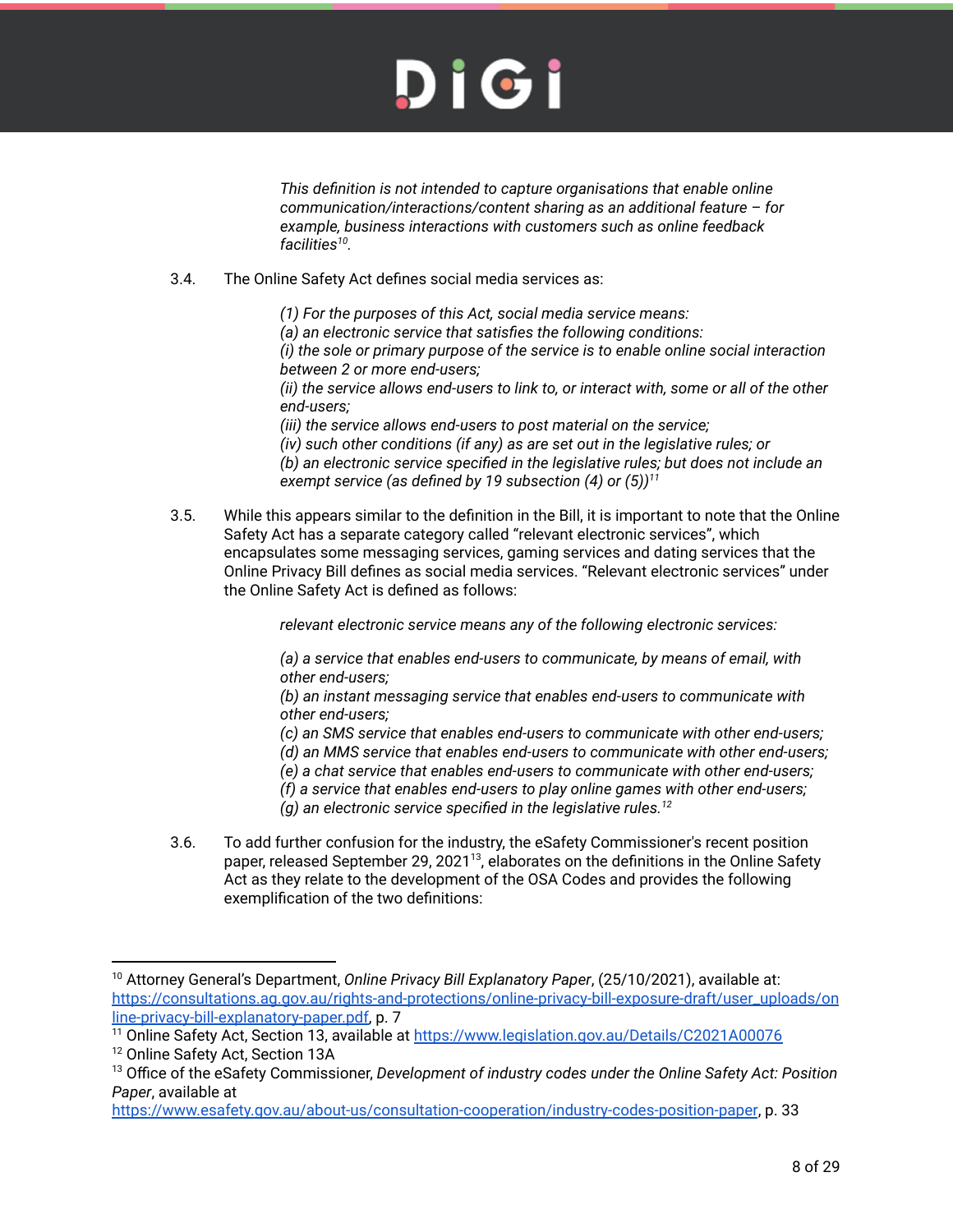|                                        | <b>Section of the online</b><br>industry                                                                               | <b>Scope</b>                                                                                                                                                                                                                                                                                                              |
|----------------------------------------|------------------------------------------------------------------------------------------------------------------------|---------------------------------------------------------------------------------------------------------------------------------------------------------------------------------------------------------------------------------------------------------------------------------------------------------------------------|
| Social media services                  | Providers of social<br>media services, so far as<br>those services are<br>provided to end-users in<br>Australia        | All providers of social<br>media services<br>that can be accessed by<br>end-users in<br>Australia, including:<br>- social networks<br>- media sharing networks<br>- discussion forums<br>- consumer review<br>networks                                                                                                    |
| <b>Relevant electronic</b><br>services | Providers of relevant<br>electronic services, so<br>far as those services are<br>provided to end-users in<br>Australia | All providers of relevant<br>electronic<br>services that can be<br>accessed by end users<br>in Australia, including:<br>- email services<br>- instant messaging<br>services<br>- SMS and MMS services<br>- chat services<br>- online games where<br>end-users can<br>play against each other<br>- online dating services. |

- 3.7. It is therefore unclear whether online dating services, gaming and messaging services are considered to be "social media services" or "relevant electronic services". The industry needs consistency in definitions, across digital industry regulations which will assist in the implementation of the legislation, as privacy regulation informs companies' privacy management plans. The Online Safety Act will come into force on January 23, 2022, and work is currently being led by industry associations including DIGI to register the first set of OSA codes in July 2022. Given that timeframe preceded the timeframe for the Bill, we suggest that the Bill and any ensuing guidance for the OP Code released by the OAIC be amended for consistency with the definitions under the Online Safety Act.
- 3.8. We also encourage a definition of "end users", to support the definition of "social media services", for reasons we explain below.

#### Large online platforms

3.9. With regard to both "social media services" and "large online platforms", further thought needs to be given to the definition of "end user". The Explanatory Paper says that "an end-user is any individual who uses the electronic service". This is far too broad, such that it captures end users who might simply visit a website, perhaps after discovering it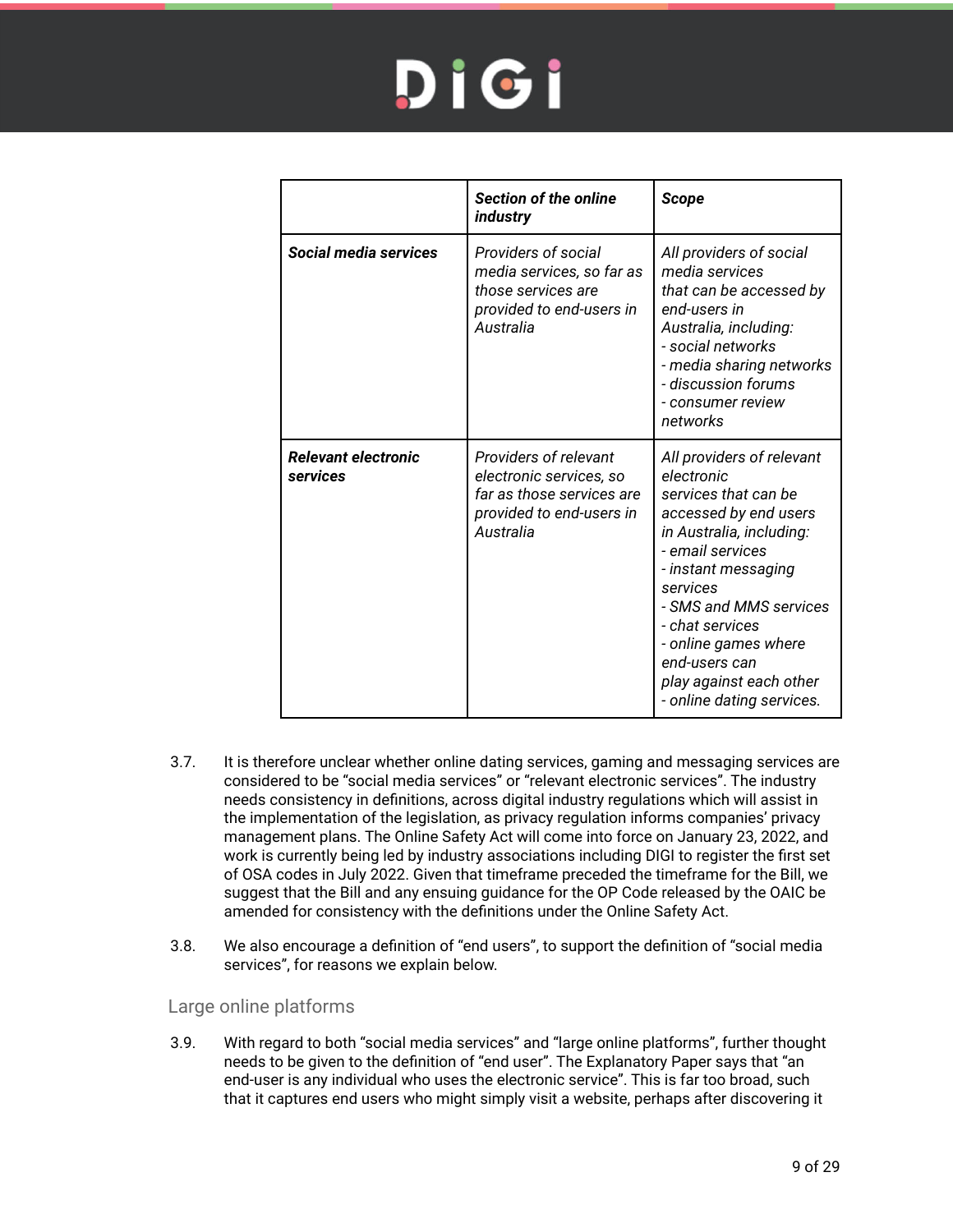from a search engine, without the provision of any of their personal information. For example, an end user may search for a particular piece of information, locate the information on a platform, and then navigate away; currently the Explanatory Paper's definition would capture such a user, and we believe such users should not be included in determining an appropriate threshold for large platforms. We would recommend a focus on *registered users* from whom personal information is collected, such as an email address.

- 3.10. Per the previous section, we encourage more holistic cohesion to standardise privacy protections economy-wide. However, should the Bill capture large online services, further thought should be given to commonly used user metrics used within the technology sector such as "Monthly Active Users" (MAU). For example, the ACCC's Digital Platforms Inquiry final report used 1 million MAU in its recommended threshold for companies it hoped might adopt the voluntary disinformation code<sup>14</sup>. Often total, unregistered user numbers are considered a "vanity metric" in the technology sector, and are not indicative of the depth of user interaction and therefore possible information collection.
- 3.11. Our expectation is that, without a refinement of the definition of "end-users", the estimation put forward in the RIS that the category "large online platforms" may cover more than the 500 organisations is underestimated. This definition also impacts the calculation of "social media services" which, as mentioned, we also believe has been underestimated.

#### **Summary of recommendations in Section 1**

- A. The Bill's proposals must converge with the Privacy Act Review for efficiency and effectiveness.
- B. Should the Bill proceed independently of the Privacy Act Review, it should focus on "restricted practices" under the Privacy Act Review Discussion Paper, rather than the current scope of services. This will ensure that any organisation that collects minors' personal information takes the highest level of privacy measures under Australian law.
- C. If the scope of services under the Bill is retained, we recommend resolution of the inconsistencies between the definitions under the Bill, the Online Safety Act, and the guidance material for the OSA Codes. We urge that the Bill and any ensuing guidance for the OP code released by the OAIC be amended for consistency with the definitions under the Online Safety Act.
- D. If the scope of services under the Bill is retained, we recommend defining large online platforms and social media services in relation to *registered users* from whom personal information is collected, rather than end users.

<sup>14</sup> ACCC (2019), *Digital platforms inquiry - final report*, available at: https://www.accc.gov.au/publications/digital-platforms-inquiry-final-report, p. 34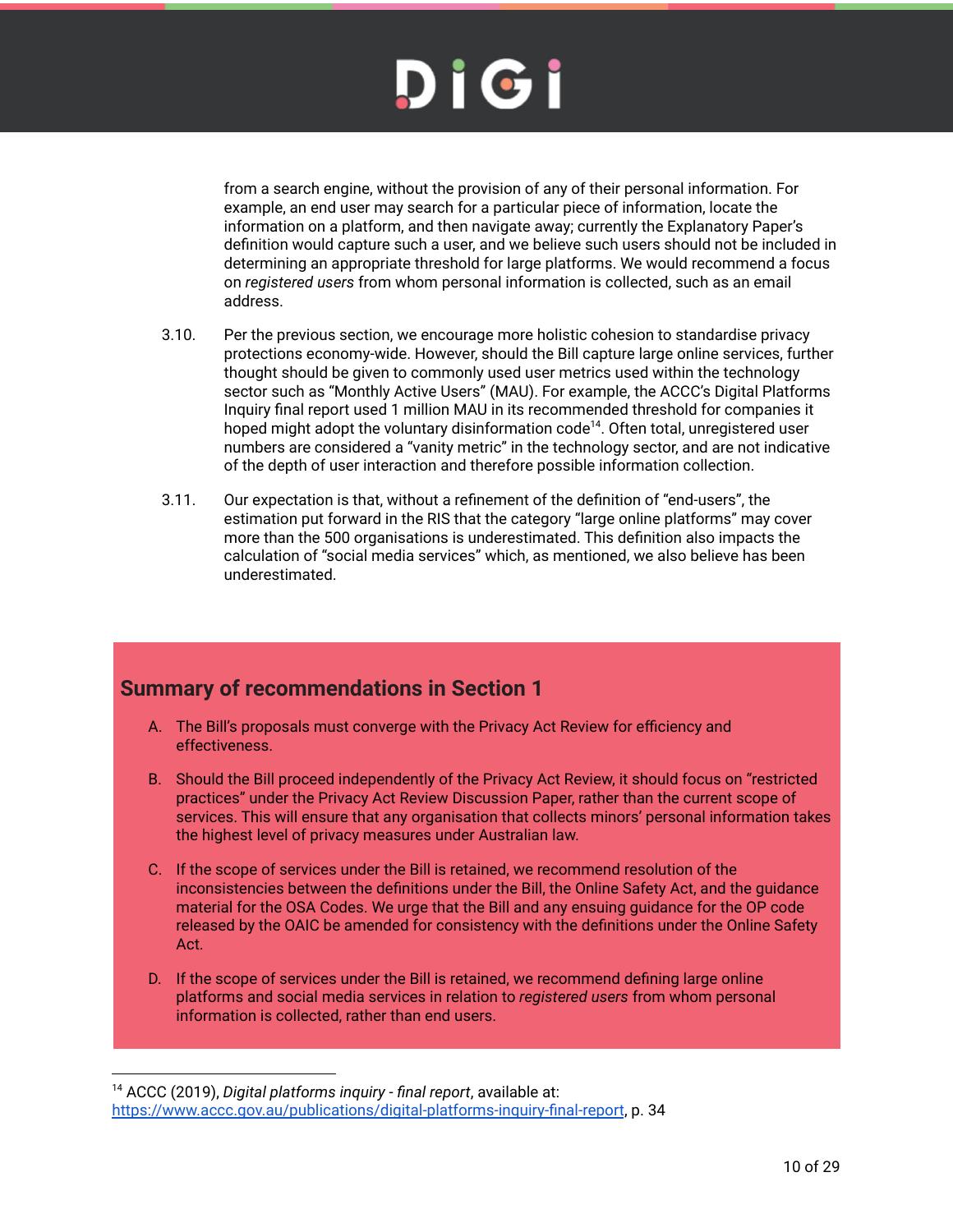#### Section 2: Age verification

- 4. Age verification requirements will see Australians sacrifice privacy in efforts to protect it
	- 4.1. The Bill's age verification requirements run counter to the universally accepted privacy practice of data minimisation. Data minimisation requires goods or service providers to not seek to collect data beyond what is reasonably needed to provide the good or service. The final Bill must safeguard the cyber security and personal information of Australian Internet users. If the focus on *age verification* is retained, as opposed to *age assurance*, it will encourage the widespread collection of identity verification documentation such as drivers' licences, and documents that prove guardianship, such as Medicare cards and birth certificates. This runs counter to the universally accepted privacy best practice of data minimisation that forms part of the existing APPs under the Privacy Act 1988 (cth)<sup>15</sup>. Data minimisation is also a key principle of the Consumer Data Right<sup>16</sup>.
	- 4.2. It is also unclear whether Australians have the propensity to provide this information, and whether it will serve as a barrier to their uptake of a broad range of digital services. Further research must be undertaken to understand Australian consumer views on their willingness to participate in an age verification process as a precursor to the use of digital services, before the Bill is progressed in its current form.

Requirement to "take all reasonable steps to verify the age of individuals"

- 4.3. It is concerning that the Bill has adopted the language of "age verification" rather than "age assurance". *Age verification* is the most privacy-intrusive form of *age assurance*. If the requirement to "take all reasonable steps to verify the age of individuals" equates to identity verification, through the provision of drivers' licences, passports or other Government issued identification documents, the privacy intrusion of the Bill will be immense.
- 4.4. In April 2021, the United Nations Children's Fund (UNICEF) released a discussion paper, titled "Digital Age Assurance, Age Verification Tools, and Children's Rights Online across the Globe: A Discussion Paper"<sup>17</sup>, which examines age assurance tools and provides a useful account of the available methods. This discussion paper identifies the main potential data sources and methods for age assurance tools, which are: State or government-provided, user-provided data such as official documents, automatically generated data, biometric data, blockchain and self-sovereign identities, behavioural and self declaration.

<sup>16</sup>https://www.oaic.gov.au/consumer-data-right/cdr-privacy-safeguard-guidelines/chapter-3-privacy-safeg uard-3-seeking-to-collect-cdr-data-from-cdr-participants/ https://www.oaic.gov.au/privacy/australian-privacy-principles, aee APP 3 and APP 11.

<sup>15</sup> OAIC, *Australian Privacy Principles*, available at:

<sup>17</sup>UNICEF, (2021), *Digital Age Assurance, Age Verification Tools, and Children's Rights Online across the Globe: A Discussion Paper*, available at

https://c-fam.org/wp-content/uploads/Digital-Age-Assurance-Tools-and-Childrens-Rights-Online-across-th e-Globe.pdf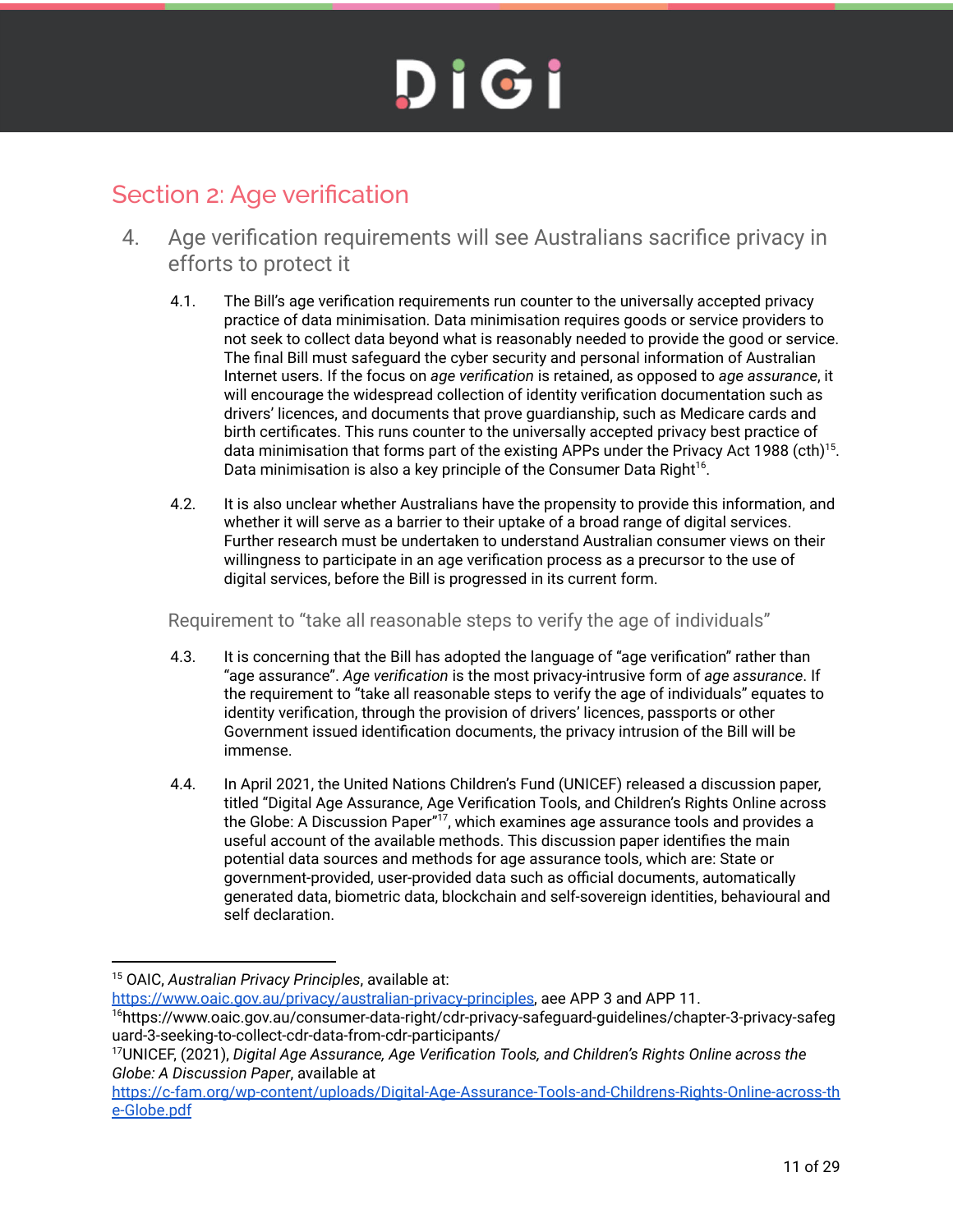- 4.5. Interestingly, the paper notes that "age verification tools that use centralized data sources often connect to large data aggregators and credit rating agencies such as Experian and Equifax"<sup>18</sup>. Given the Bill intends to cover data brokerage services such as Experian and Equifax in scope, there is a circularity should these be the verification methods ultimately contemplated.
- 4.6. In relation to state or government methods of age verification, we seek clarity as to whether the Government's "Digital Identity"<sup>19</sup>solution is being contemplated as a solution for industry. DIGI understands from our attendance at a webinar on the Trusted Digital Identity Bill, held on October 15 2021 and hosted by The Digital Transformation Agency, that the Government's intention is for this program to be rolled out to the private sector<sup>20</sup>.
- 4.7. In its assessment of each of these age assurance methods, there are still privacy concerns about the additional collection of personal information associated with all. The UNICEF report examines each age assurance approach against the United Nations Convention of the Rights of the Child (CRC). Article 16 of the CRC focuses on the right to privacy states:

*Most age assurance tools with a high degree of accuracy rely on official data that can easily identify a child. It is important that children's right to privacy is respected as they continue to engage in online spaces, and that they are only identified where strictly necessary to prevent serious harm, and with their consent or the consent of their parents or caregivers<sup>21</sup> .*

- 4.8. The paper raises the need for age assurance processes to respect the data minimisation principle, and this is one of the fundamental challenges related to this proposal where we need a balanced approach. DIGI notes that self-declaration is the most common age assurance method used by the digital industry, which optimises for data minimisation and usability at the risk of accuracy.
- 4.9. It is also important to note questions of scope, raised earlier, in relation to this point. The Bill's definition of social media services is around services that enable "online social interaction between two or more end-users, and allows interactions between end-users, and allows end-users to post material on the service". This captures any website or community forum that enables comments; it is not restricted to large social media companies that will have more resources and internal expertise to ensure the cyber security of the additional data collection.

https://www.digitalidentity.gov.au/have-your-say/phase-3?utm\_source=Webinarf-up261021&utm\_medium =Email&utm\_campaign=Exposure+draft+%28phase+3%29&utm\_id=Exposure+draft+%28phase+3%29&ut m\_source=Digital+identity+legislation+exposure+draft+stakeholder+list+27+Sept&utm\_campaign=c7441 697bb-EMAIL\_CAMPAIGN\_2020\_11\_11\_04\_05\_COPY\_01&utm\_medium=email&utm\_term=0\_f63ad4c26cc7441697bb-183943985

<sup>18</sup> UNICEF, p. 20

<sup>19</sup> Digital Transformation Agency (2021), *Digital Identity Australian Government*, available at: https://www.digitalidentity.gov.au/.

<sup>20</sup> Digital Transformation Agency (2021), *Consultation on the exposure draft of the Trusted Digital Identity Bill and related legislative instruments*, available at

<sup>21</sup> UNICEF, p.11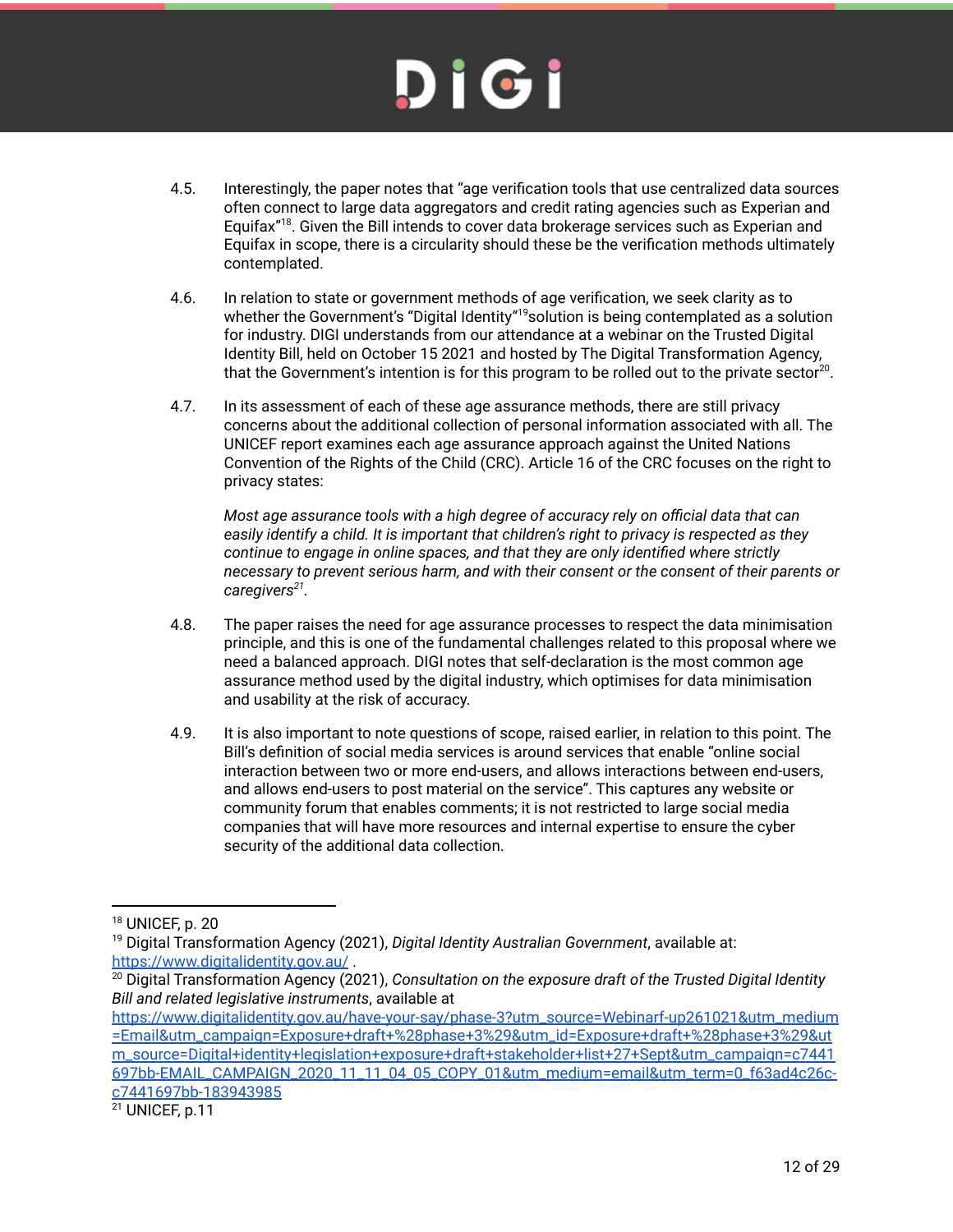4.10. In addition to the cyber security capacity of the broad number of services in scope, consideration also needs to be given to the volume of additional data collection on those websites which is likely to run counter to consumer expectations: do consumers want to routinely provide their personal information, age data, and potentially identity verification documents when they are perusing websites that include user interaction? On the basis that this represents a significant change in the ability to access digital services from within Australia, our hypothesis is that consumers will have legitimate and serious concerns with providing sensitive identification documents as a precursor to accessing digital services, and we recommend that this be explored with Australian-specific research before the Bill is advanced. We also consider there to be a real risk that Australians will increasingly use masking technologies such as VPNs in order to circumvent these identity requirements.

Requirement to "obtain parental or guardian express consent before collecting"

- 4.11. The privacy intrusion of the Bill is multiplied by the requirement to obtain parental or guardian express consent before collecting information. Not only could this require additional collection of personal information from additional end users, it may require the collection of secondary documents to verify parental status or guardianship. For example, there are many parents or guardians who do not have the same last name as their children. This may be because their children have the last name of their spouse, due to adoption, or for legal guardians who are not biological parents. Is the Government expecting parents to provide a birth certificate, Medicare card or other identification in order to demonstrate their guardianship of a particular minor? This would increase the amassing of personal identification documents at the platform level.
- 4.12. Neither the Bill, nor the Explanatory Paper, contemplate scenarios where a young adult may require access to digital services outside of the purview of their legal guardian, such as to access assistance or health information. This is particularly relevant in situations where the minor's relationship with their guardian may be constrained.
- 4.13. This is one of several concerns identified in the UNICEF Discussion Paper in relation to the CRC's Article 2 concerning non-discrimination, where it states:

*It is important that age assurance processes do not inadvertently discriminate against children who do not have access to official documents, children with developmental delays, children whose ethnicity is not recognized by algorithms used to assess age, or children who do not have parents or caregivers who are able to engage with verification processes that require parental input.*

- 4.14. The UNICEF discussion paper also discusses Article 5 of the CRC, which focuses on parental guidance and a child's evolving capabilities where it states: "It may be difficult to reconcile age-based restrictions with the concept of the evolving capacities of the child." Consideration needs to be given to the varying impact of the Bill on young adults, not just children.
- 4.15. One way to ensure parents can make decisions based on the evolving capabilities of minors in their care is through increasing the prevalence and uptake of parental controls that give parents visibility about children's online activity, and opportunities to intervene; DIGI members have extensive experience in developing and implementing such controls.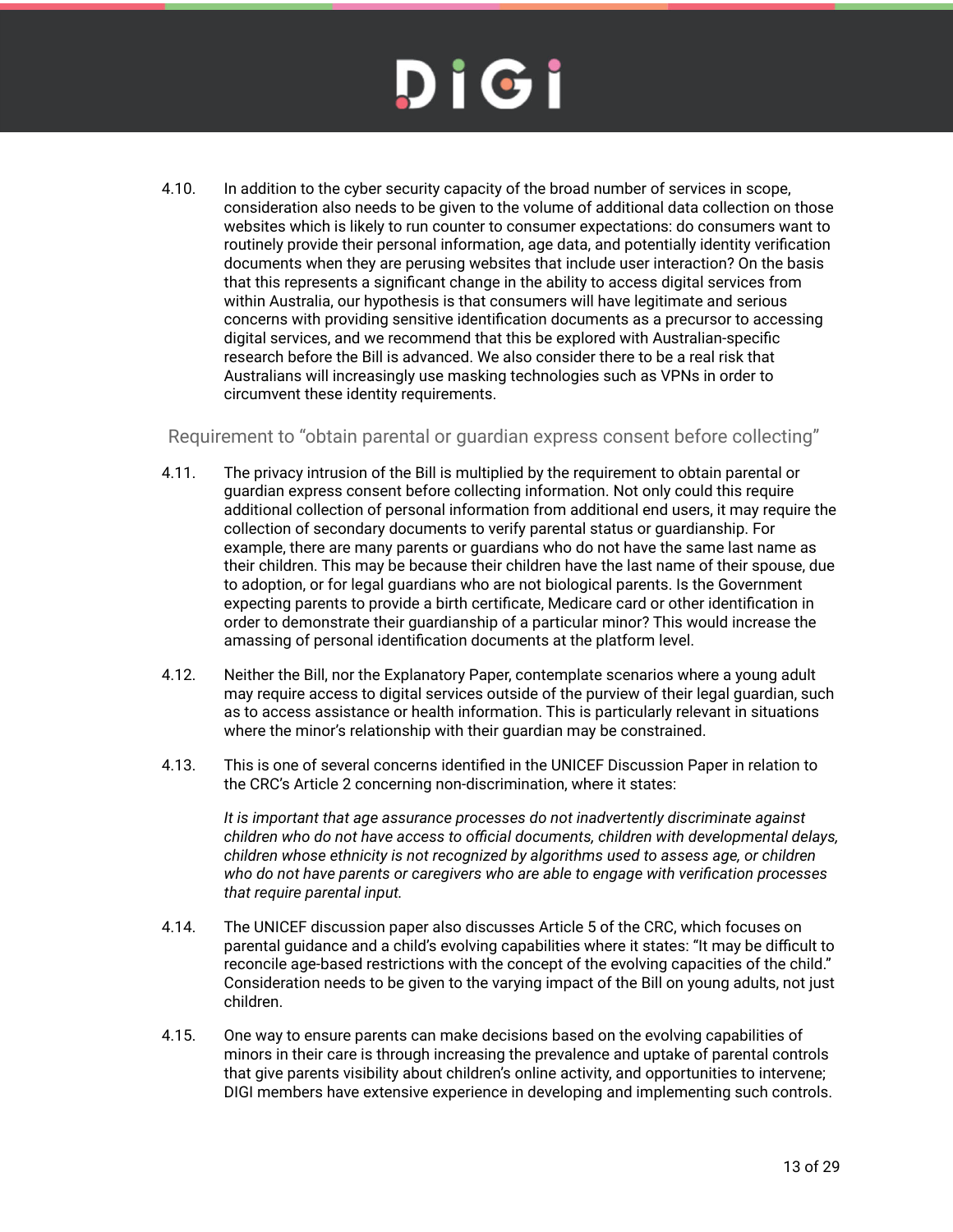At the service provider level, Apple<sup>22</sup> and Google<sup>23</sup> provide applications to enable family sharing and limitations on minors' phones and tables, that include controlling their privacy settings, filtering access to content, screen time limits and other features designed to safeguard minors' privacy and experiences online. At the search engine level, Google's Safe Search filter<sup>24</sup> prevents search results containing or promoting nudity, sexually suggestive content, adult entertainment and other services from appearing within search results. At the app distribution level, restricted profiles can be established where more mature content can be filtered out of the app store. On browsers, such as Chrome, parents can create restricted profiles for minors that allow parents to block and approve sites viewed, and Safe Search is on by default in such accounts. At the platform level, there are similar "safe search" settings that hide sensitive content and remove blocked and muted accounts. There are also default privacy settings for minors; for example, Instagram defaults users between the ages of 13 and 17 into private accounts upon sign-up, and uses a number of safety measures for users in this category, including making it harder to adults to comment or interact with them, steps to inhibit inappropriate interactions with adults in private messaging, and preventing teens from seeing age-sensitive ads<sup>25</sup>. On Snapchat, default settings for *all users* prevent receiving a message from someone who is not your friend and location sharing is off by default, and there is no option for users to share location outside of their friend group.

4.16. We recommend that the parental consent and verification requirement be reconsidered in favour of other Government and industry measures to increase the prevalence and uptake of parental controls. The forthcoming OSA codes, to be registered by the Office of the eSafety Commissioner in 2022, are expected to cover in scope the tools available to parents to manage and oversee their children's experiences online. DIGI and the Communications Alliance, supported by a steering group of other industry associations, are developing the new mandatory codes of practice to regulate all online services and websites available in Australia, which will be registered by the Office of the eSafety Commissioner in 2022. In subject matter, the codes will relate to "Class 1" and "Class 2" materials under Australia's classification code. Class 1 materials include child sexual exploitation material, pro-terror content, content that depicts, promotes, incites or instructs in matters of crime, violence or drug misuse, and online pornography that depicts fetish practices or fantasies. Class 2 materials include other online pornography, X18+ and R18+ content, and material which includes high-impact sex, nudity, violence, drug use, language and themes; 'Themes' includes social Issues such as crime, suicide, drug and alcohol dependency, death, serious illness, family breakdown and racism. At a high level, the codes will contain commitments from industry to minimise the risk of harm to all Australian end-users due to the accessibility of Class 1 materials online. The OSA

<sup>25</sup> See the following links for more information: Youtube, *YouTube - More choices for families*, available at https://www.youtube.com/myfamily/; Meta, *New Teen Safety Features and 'Take a Break' on Instagram*, available at https://about.fb.com/news/2021/12/new-teen-safety-tools-on-instagram/; Twitter, Understanding and obtaining parental consent to use Twitter, available at https://help.twitter.com/en/using-twitter/parental-consent

<sup>22</sup> Apple Support, *Use parental controls on your child's iPhone, iPad, and iPod touch*, available at: https://support.apple.com/en-us/HT201304

<sup>23</sup> Google, *Google Family*, available at: https://families.google.com/familylink/

<sup>24</sup> Google Search Help, *Filter explicit results using SafeSearch - Android - Google Search Help*, available at https://support.google.com/websearch/answer/510?hl=en&co=GENIE.Platform%3DAndroid. NB. Safe search will soon be turned on by default for all under 18 year old users in Australia.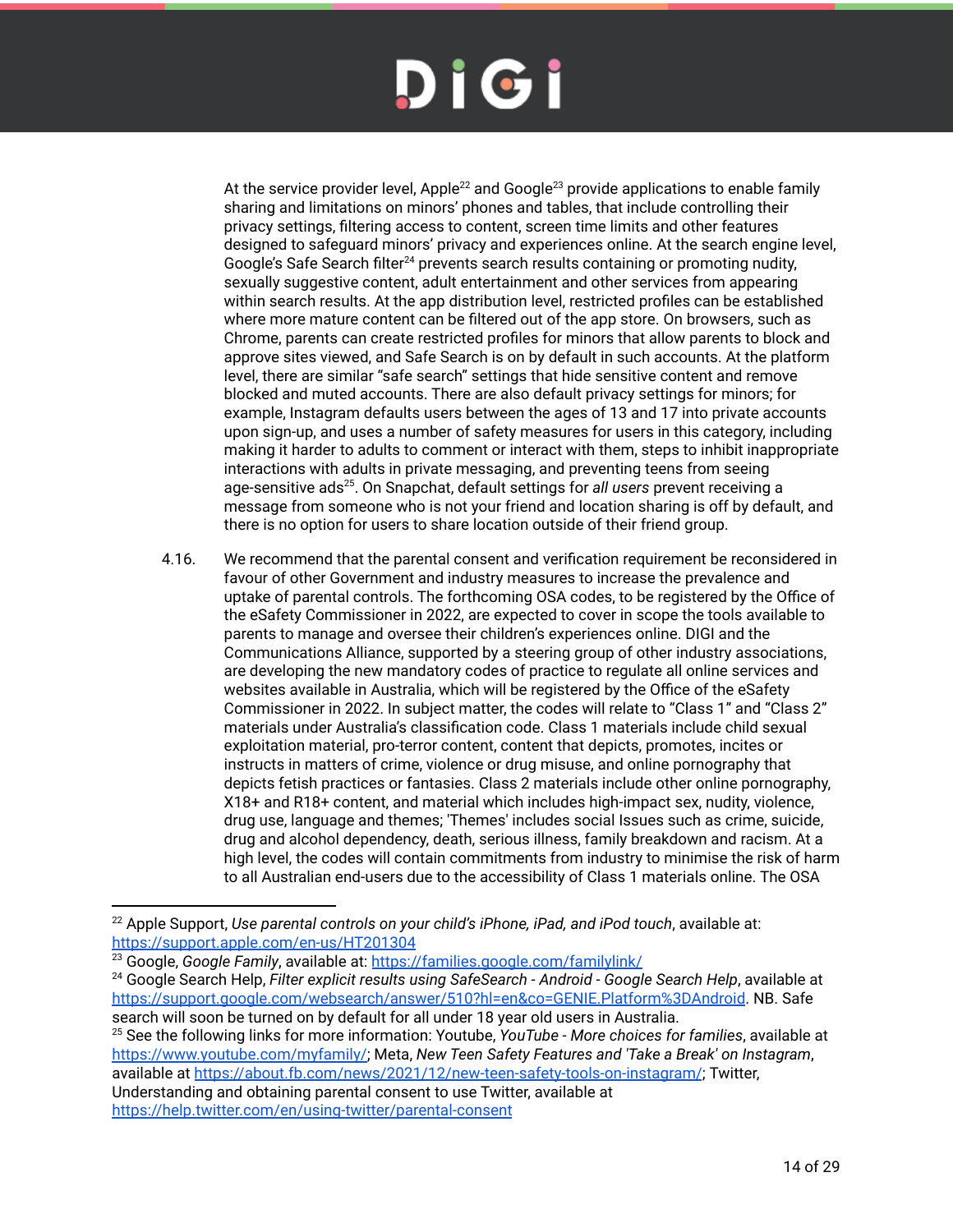Codes will also contain commitments from industry to minimise the risk of harm to Australian minors due to the accessibility of Class 2 materials online.

- 4.17. The OSA codes will apply to eight sections of the industry, namely: providers of social media services (defined around online social interaction between 2 or more end‑users), providers of relevant electronic services (includes any services with messaging, and gaming), providers of designated internet services (includes all websites), providers of internet search engine services, providers of app distribution services, providers of hosting services, providers of internet carriage services, and persons who manufacture, supply, maintain or install certain equipment (includes retailers). This is broader in scope than the Bill's requirements pertaining to age and guardian verification, which are limited to social media services. These therefore provide a "whole of system" approach to the issue.
- 4.18. Opportunities to explore appropriate avenues for age verification also exist under the Office of the eSafety Commissioner's Age Verification roadmap (AV Roadmap). We understand that the Office will undertake an engagement process with key stakeholders to analyse insights to inform the AV Roadmap. While details of this engagement process are yet to be released at time of writing, this arguably provides a more considered and consultative avenue to weigh the challenges and issues presented by age verification, than an attempt to hastily legislate the issue by way of this Bill in the two parliamentary sitting weeks that remain prior to the 2022 federal election. The consequences of this Bill for Australians at large, minors, guardians, as well as a broad scope of industry participants, must be fully considered. We request a coordinated whole of Government approach, where these issues are examined through a lead process, such as the Age Verification roadmap, which avoids duplicative Government process and unnecessary taxpayer expense.
- 5. The Bill's widespread use of age verification is globally unprecedented in democratic countries
	- 5.1. Proposals around age assurance have primarily been explored in the EU, UK and China<sup>26</sup> The EU's Audio Visual Media Services Directive (AVMSD) contemplates age verification as a possible measure "for users of video-sharing platforms with respect to content which may impair the physical, mental or moral development of minors"<sup>27</sup>. It does not contemplate the universal application to broadly scoped "social media services" that enable user interaction.
	- 5.2. Nor does the UK's Age Appropriate Design Code (AADC), which provides a useful model when considering the questions raised by the Bill, and the resulting code. This code came into force on September 2, 2020 with a 12 month transition period where organisations must confirm by September 2, 2021. The code sets out 15 standards, many of which overlap with the principles of the Bill, however it is noteworthy that the standards do not include age verification, but rather elevate the standard of data minimisation. On the topic of age assurance, the AADC guidance material states:

<sup>26</sup> UNICEF, p. 8.

<sup>27</sup> European Union (2018), *Audio Visual Media Services Directive*, available at https://eur-lex.europa.eu/eli/dir/2018/1808/oj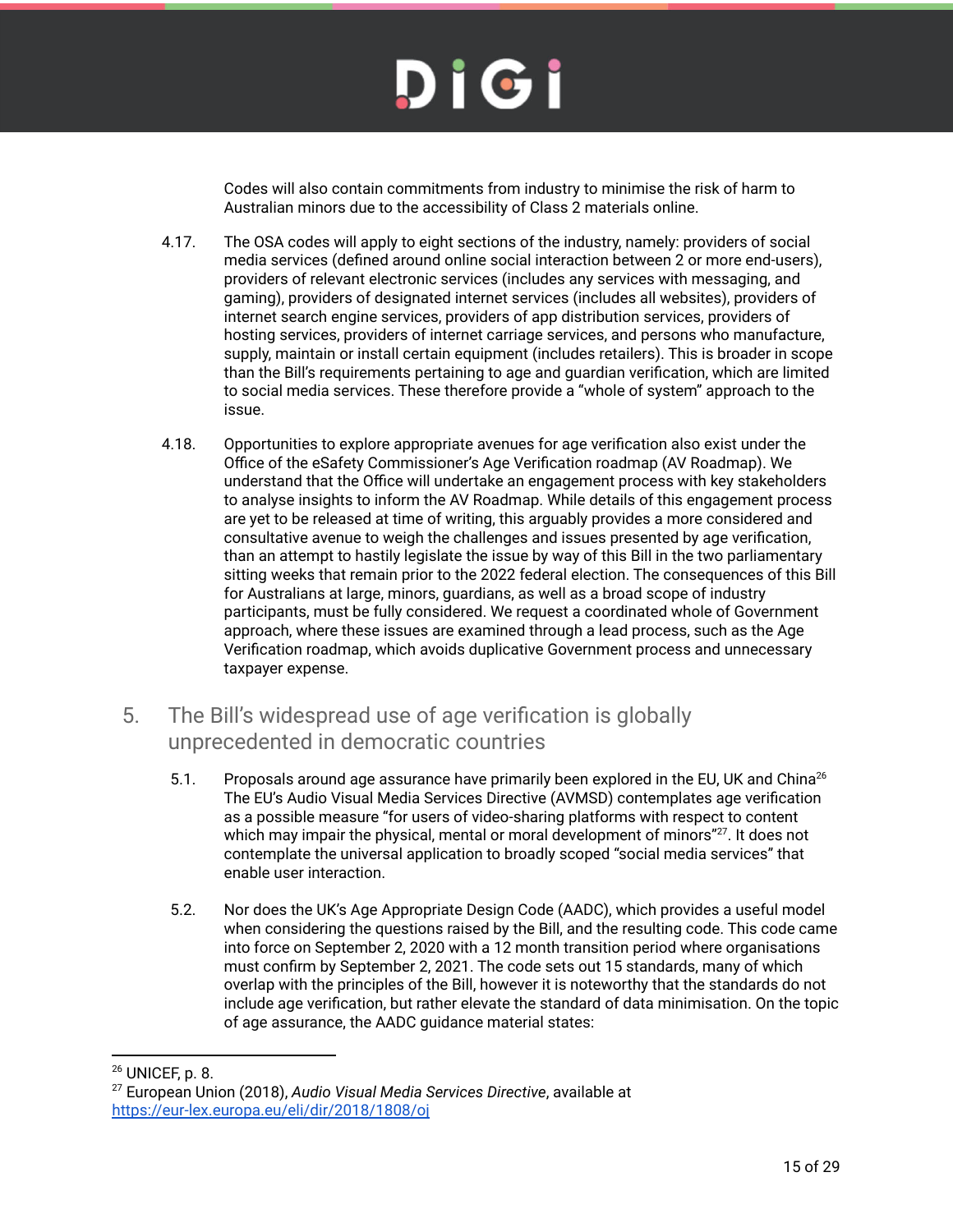*We recognise there is a tension between age assurance and compliance with GDPR, as the implementation of age assurance could increase the risk of intrusive data collection. We do not require organisations to create these counter risks. However, age assurance and GDPR are compatible if privacy by design solutions are used*<sup>28</sup> *.*

- 5.3. The only country, to our knowledge, that has legislation requiring the widespread collection of identity verification, to our knowledge, is China; Under a series of laws, passed in 2017, Internet users in China must provide national identity documents and real names on a wide range of digital services $^{29}$ .
- 5.4. Research must be undertaken on age verification in other comparable countries, and an analysis should be published, ideally through the AV Roadmap process. This should include issues that arose with the implementation of the United Kingdom age verification scheme. It is worth exploring the UK Government's announcement in October 2019 that it would not proceed with Part 3 of the Digital Economy Act 2017 concerning age verification for online pornography after undertaking an extensive consultation process over several years. The scheme was criticised for being easily circumvented and raised considerable concerns around user privacy. The UK's Online Safety Bill, published earlier this year, appears to focus instead on access restrictions.

#### 6. The Bill's approach to age limits is inconsistent with the US and EU

- 6.1. The first data protection law to set a digital age of consent for users was the Children's Online Privacy Protection Act (COPPA) in the US, which set the minimum age at 13.
- 6.2. In the EU, the GDPR introduced on May 25, 2018, set the digital age of consent at 16, giving member states the option to lower this to age 13. In practice, the majority of EU member states have settled on lower ages as the age of consent, with only a third opting to retain 16 as the appropriate age.
- 6.3. These two laws have been influential in relation to why most globally-accessible digital services have age restrictions between 13 and 16 in place.
- 6.4. The Bill's requirements for social media services centre around a child being 18 years of age, and require parental consent for those under 16 years of age. Especially given the broad scope of services under the Bill's definition of "social media services", there is a question as to whether the Bill results in the exclusion of young people from digital services offering interaction.
- 6.5. From an implementation perspective, digital services which are generally globally accessible, require consistency and interoperability with the relevant laws in major markets such as the US and EU.

<sup>28</sup>UK Information Commissioner's Office (2020), *Age appropriate design: a code of practice*, available at https://ico.org.uk/media/for-organisations/guide-to-data-protection/key-data-protection-themes/age-appr opriate-design-a-code-of-practice-for-online-services-2-1.pdf, p. 35

<sup>29</sup> Samm Sacks & Paul Triolo (25/9/2017), *Shrinking Anonymity in Chinese Cyberspace - Lawfare*, available at https://www.lawfareblog.com/shrinking-anonymity-chinese-cyberspace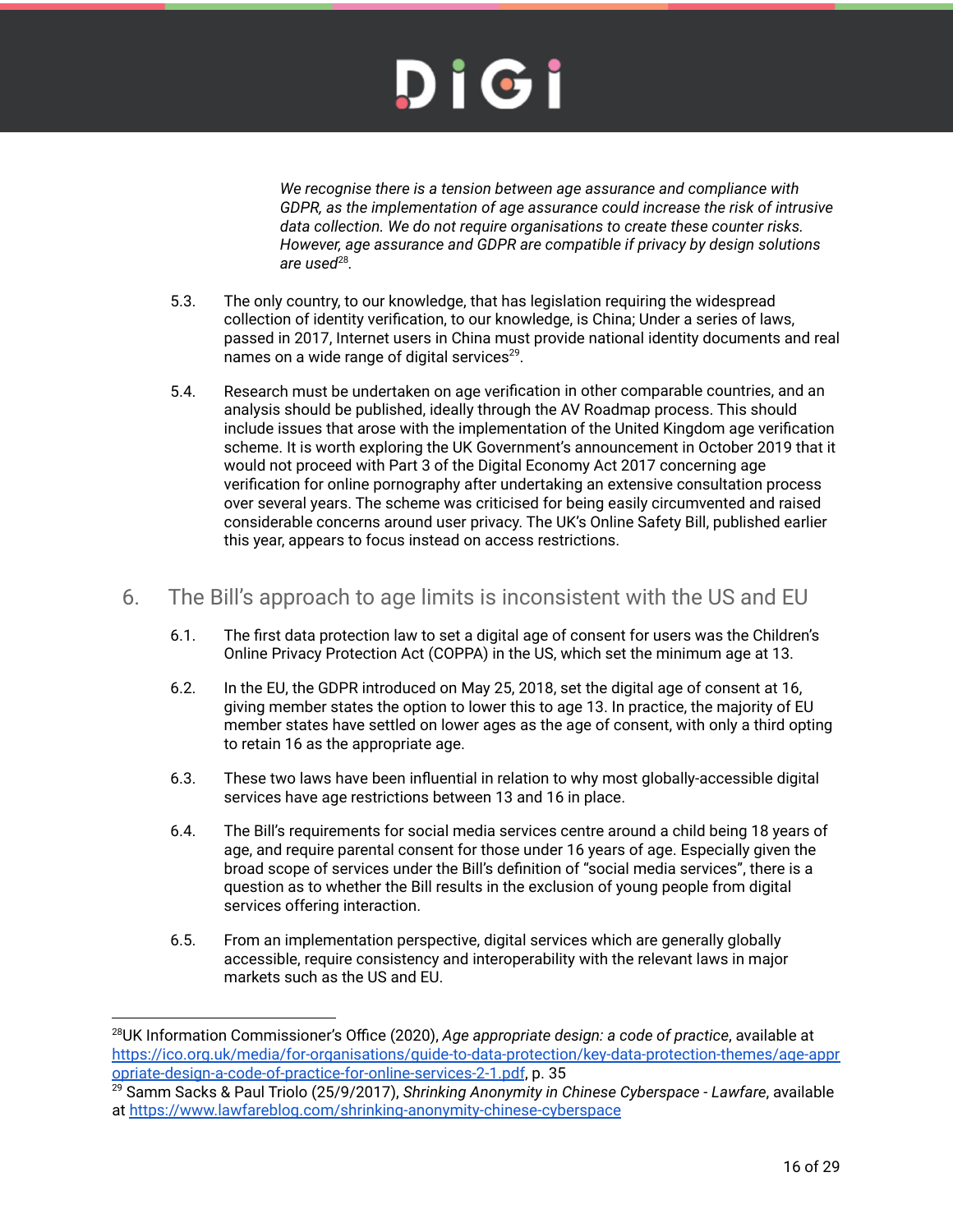- 6.6. We therefore recommend the Bill utilise the age requirement of 15 or 16 throughout, rather than 18, for consistency and interoperability with the GDPR. Setting the age limit at 15 would be consistent with current guidance from the OAIC in relation to children and young people. That guidance states: "If it's not practical for an organisation or agency to assess the capacity of individuals on a case-by-case basis, as a general rule, an organisation or agency may assume an individual over the age of 15 has capacity, unless they're unsure."<sup>30</sup>
- 7. The Bill's expansion to cover age verification was unforeseen and requires further consultation
	- 7.1. The media release when the Bill was announced on March 24, 2019, did not make any mention of age verification. The media release also indicated that "legislation will be drafted for consultation in the second half of 2019", which has clearly been delayed by over two years<sup>31</sup>.
	- 7.2. Nor was the expansion of the Bill to cover age verification mentioned when the Attorney General's Department was asked about the Bill during, hearing during the Select Committee on Foriegn Interference through Social Media held on July 30, 2021, excerpted below:

*Ms Julia Galluccio, Assistant Secretary, Information Law Branch, Attorney-General's Department: I'll also just note that in addition to the Privacy Act review, we are also separately working on exposure draft legislation that will specifically target social media companies and certain other online platforms, with similar themes in terms of ensuring that there's greater transparency about how personal information is being used and how consent is obtained, particularly from young people as well. So we're in the process of finalising that legislation at the moment, and that will also be released for public discussion as well<sup>32</sup> .*

- 7.3. As such, we do not believe that there has been due consultation on the propensity of Australians to undertake age verification as a pre-requirement to use digital services. Nor do we believe there is an understanding from Australians that this Bill will require such a fundamental change to how they use the Internet.
- 7.4. As a result of the seemingly late inclusion of age verification in the scope of the Bill, the Bill lacks, or has not presented, evidence based on the effectiveness of age verification and young people's use of digital services. Meaningful consultation must take place with

https://www.oaic.gov.au/privacy/your-privacy-rights/children-and-young-people

 $^\mathrm{31}$  Attorney-General & Minister for Communications Minister for the Arts, joint media release (24/03/2019), *Tougher penalties to keep Australians safe online*. Available at

https://parlinfo.aph.gov.au/parlInfo/search/display/display.w3p;query=Id%3A%22media%2Fpressrel%2F6 577790%22;src1=sm1

<sup>30</sup> OAIC, *Children and young people*, available at

<sup>32</sup> Select Committee on Foreign Interference through Social Media (30/07/2021), Transcript available at https://parlinfo.aph.gov.au/parlInfo/search/display/display.w3p;query=Id%3A%22committees%2Fcomms en%2Fba9940d8-9927-4124-95fd-e22a48306943%2F0000%22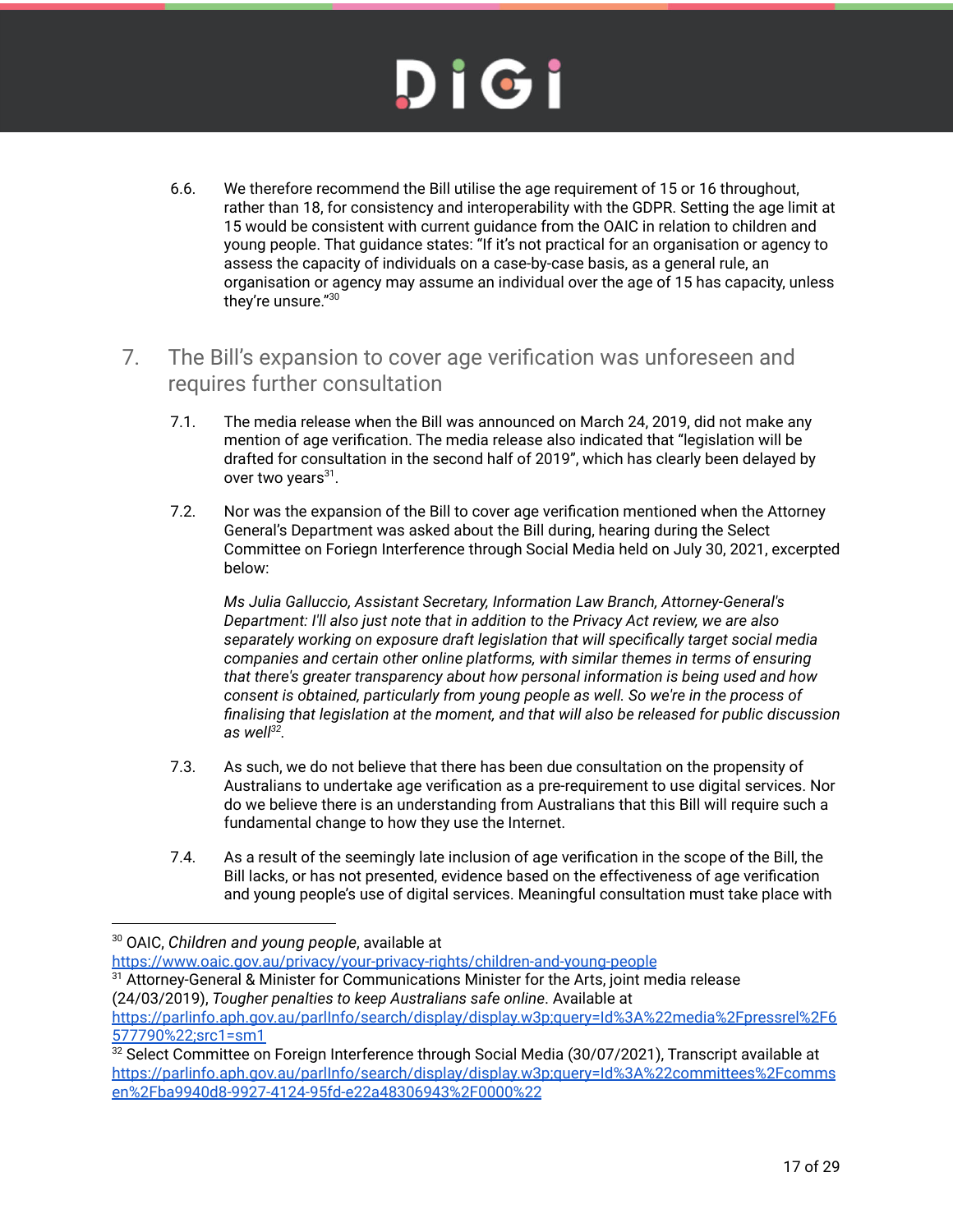children and young adults, as well as the organisations that serve and research them, to ensure the final Bill is evidence-based.

- 7.5. With regard to the Bill's focus on "the best interests of the child", in some instances it may be best to restrict a minor from a service, however in other instances it might be in the best interests of the child to have access to a digital service. Parents or guardians can make judgements on what's in the best interests of the child, not platforms, because platforms rightly do not have that knowledge. Therefore, platforms may simply opt to remove young people from digital services, which may be to the detriment of certain young people.
- 7.6. As well as the impact on Australians and young people, the staggering cost of age verification this exercise requires pause and further evaluation. The RIS estimates the verification requirements of the Bill will have an implementation cost of \$526,203,500, which is 99% of the total implementation cost of the Bill of \$530,153,678.75. As we note elsewhere in this submission, we also have reason to estimate that some elements of the RIS have been underestimated.
- 7.7. We therefore recommend that the age verification requirements be removed from the Bill, and that this issue be further explored and consulted upon through the Office of the eSafety Commissioner's existing AV roadmap, which we understand is due to report back to Government in 2022.
- 7.8. If there is unwavering insistence by the Government that these be retained, DIGI encourages the consideration of age assurance mechanisms already in existence that are compatible with the principle of data minimisation. Specifically, we ask that the Bill's language of "age verification" be replaced with the terminology "age assurance".
- 8. The need for a whole-of-Government approach

#### PM&C Digital Economy Strategy

8.1. The Australian Government has set a goal that Australia will be a leading digital economy by 2030, in a Digital Economy Strategy led by the Department of the Prime Minister and Cabinet (PM&C). As we work towards that goal, we need to be acutely aware that Australia is starting this race from behind, with the second smallest technology sector in the  $OECD<sup>33</sup>$ . As noted, the age verification requirements in this Bill are globally unprecedented in democratic nations. By impeding the usability of digital services, through erecting age verification barriers that Australian may not be willing to undergo, This Bill will have a significant impact on Australia's ability to meet its goals under the Digital Economy Strategy<sup>34</sup>.

<sup>33</sup> AlphaBeta (September 2019), *Australia's Digital Opportunity*, available at: https://digi.org.au/wp-content/uploads/2019/09/Australias-Digital-Opportunity.pdf

<sup>34</sup> Department of the Prime Minister and Cabinet (PM&C), *Digital Economy Strategy,* available at https://digitaleconomy.pmc.gov.au/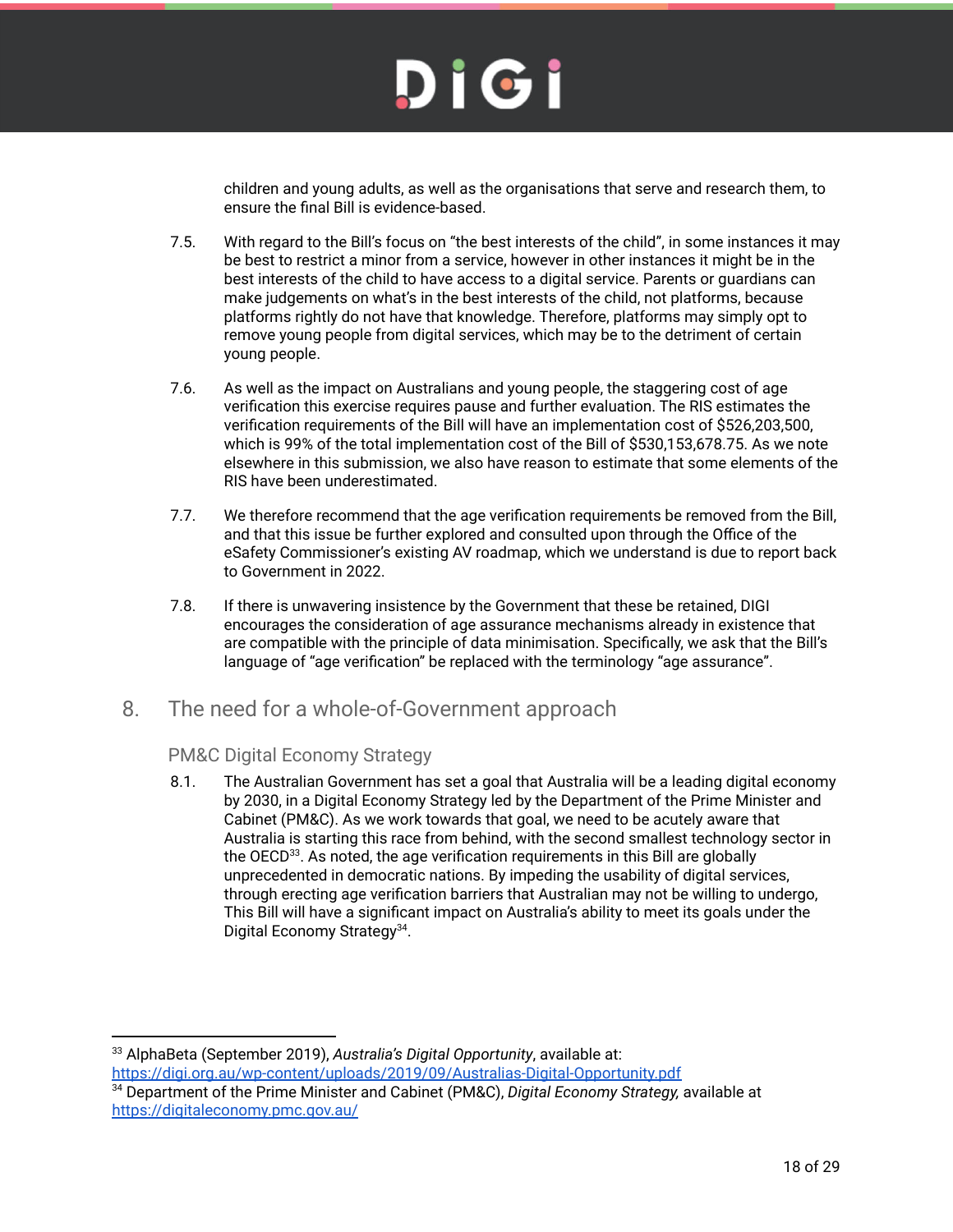- 8.2. For example, the Digital Economy Strategy aims for 95% of SMEs to use eCommerce tools, and has a goal relating to all new businesses being 'born' digital<sup>35</sup>. It is our expectation that many of the tools that SMEs might use to support and market their businesses fall in scope in the Bill and, for social media services, requirements for age verification will provide a barrier to entry.
- 8.3. There is a further compromise to the Digital Economy Strategy's goal that "All Australian businesses continue to improve cyber security practices", which we detail below.

Department of Home Affairs' Cyber Security Strategy

- 8.4. If the Bill proceeds as drafted, there is a reasonable assumption that these reform programs will likely require potential additional data collection on the part of in-scope services in Australia including age data, perhaps including drivers' licenses or other documentation. DIGI predicts that this potential increase in data collection for all websites will cause widespread cyber security risks to a whole range of websites in Australia.
- 8.5. As the eSafety Commissioner said in an interview with InnovationAus on age verification and cyber security: "If you don't balance the privacy, the security and the safety imperatives, it's not going to work… If you're creating a honeypot of really sensitive information, it's not going to work.<sup>36</sup>"
- 8.6. We encourage the Attorney General's Department to consult with the Department of Home Affairs to determine how the Bill aligns with their work program to strengthen Australia's cyber security regulations and incentives.<sup>37</sup>
- 8.7. Additionally, we encourage the Attorney General's Department to consult with the Australian Cyber Security Centre in the Australian Signals Directorate, the Department of Prime Minister & Cabinet and the Department of Communications on the age verification requirements of the Bill. We welcome acknowledgement that such consultation will occur in the RIS.
- 8.8. We urge a whole-of-Government approach to assess where reforms in different areas might undermine cyber security in Australia.

<sup>35</sup>Department of the Prime Minister and Cabinet, *Digital Economy Strategy on a page*, available at

<sup>&</sup>lt;sup>36</sup> InnovationAus, (15/09/21), The UK failed with age verification for porn. Now Australia's trying it, available at https://www.innovationaus.com/the-uk-failed-with-age-verification-for-porn-now-australias-trying-it/ https://digitaleconomy.pmc.gov.au/sites/default/files/2021-05/digital-economy-strategy-on-a-page.pdf

<sup>37</sup> Department of Home Affairs, (13/07/21), *Strengthening Australia's cyber security regulations and incentives*, available at

https://www.homeaffairs.gov.au/reports-and-publications/submissions-and-discussion-papers/cyber-sec urity-regulations-incentives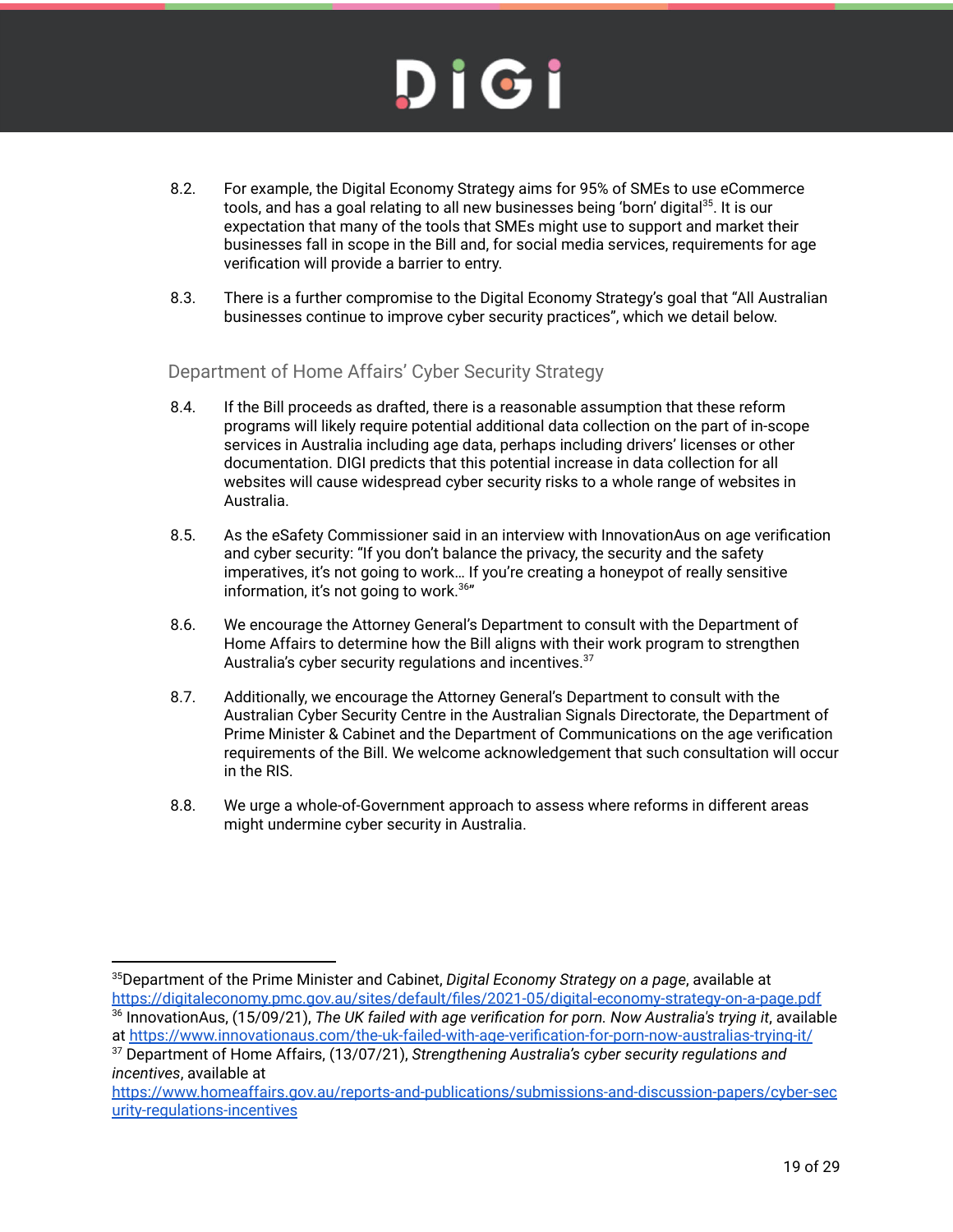#### PM&C Deregulation Agenda

- 8.9. The Government has made a \$120 million investment in its "Deregulation Agenda", overseen by PM&C<sup>38</sup>. As part of that agenda, it released a Regulator Performance Guide that came into effect from July 1, 2021. The guide states that "Best practice requires that regulators consider, and aim to improve on, the combined regulatory burden of governments on business and the community.<sup>39</sup>"
- 8.10. Consideration must be given to whether age verification requirements under the Bill help or hinder the Government's Deregulation Agenda, alongside the many other unintended consequences outlined in this submission. Per the RIS, the Department estimates that there will be a one-off code development and implementation cost of over half a billion dollars (\$530,153,678.75) as well as ongoing regulatory costs of \$7,943,457 per year, with 99% of the implementation cost owing to the age verification requirement.

#### Office of the eSafety Commissioner's Age Verification roadmap

8.11. As noted, we recommend that the Office of the eSafety Commissioner's existing roadmap on age verification (AV Roadmap) – that was a result from Government's parliamentary inquiry into age verification for online wagering and online pornography – provides an appropriate avenue for further exploration of age verfication. DIGI has engaged in consultations for the AV roadmap, and we understand that consultations are continuing and that the AV roadmap will be presented to the Government in 2022<sup>40</sup>. Further exploration of age verification within the context of the AV roadmap would signal a whole-of-Government approach that is prudent with taxpayer funds, as opposed to legislating for widespread age verification in the absence of due consultation on the issue, and in advance of an existing Government work program on the issue.

https://parlinfo.aph.gov.au/parlInfo/search/display/display.w3p;query=Id%3A%22media%2Fpressrel%2F7 917440%22;src1=sm1

<sup>38</sup> Department of the Prime Minister and Cabinet (20/04/2021), *Deregulation agenda removing business red tape and lifting regulator performance*, available at

<sup>39</sup> Department of the Prime Minister and Cabinet (01/07/2021), *Regulator Performance Guide and supporting material*,

https://deregulation.pmc.gov.au/priorities/regulator-best-practice-and-performance/regulator-performanc e-guide

<sup>40</sup> Office of the eSafety Commissioner (16/8/21), *Consultations begin on age verification roadmap*, available at

https://www.esafety.gov.au/newsroom/media-releases/consultations-begin-on-age-verification-roadmap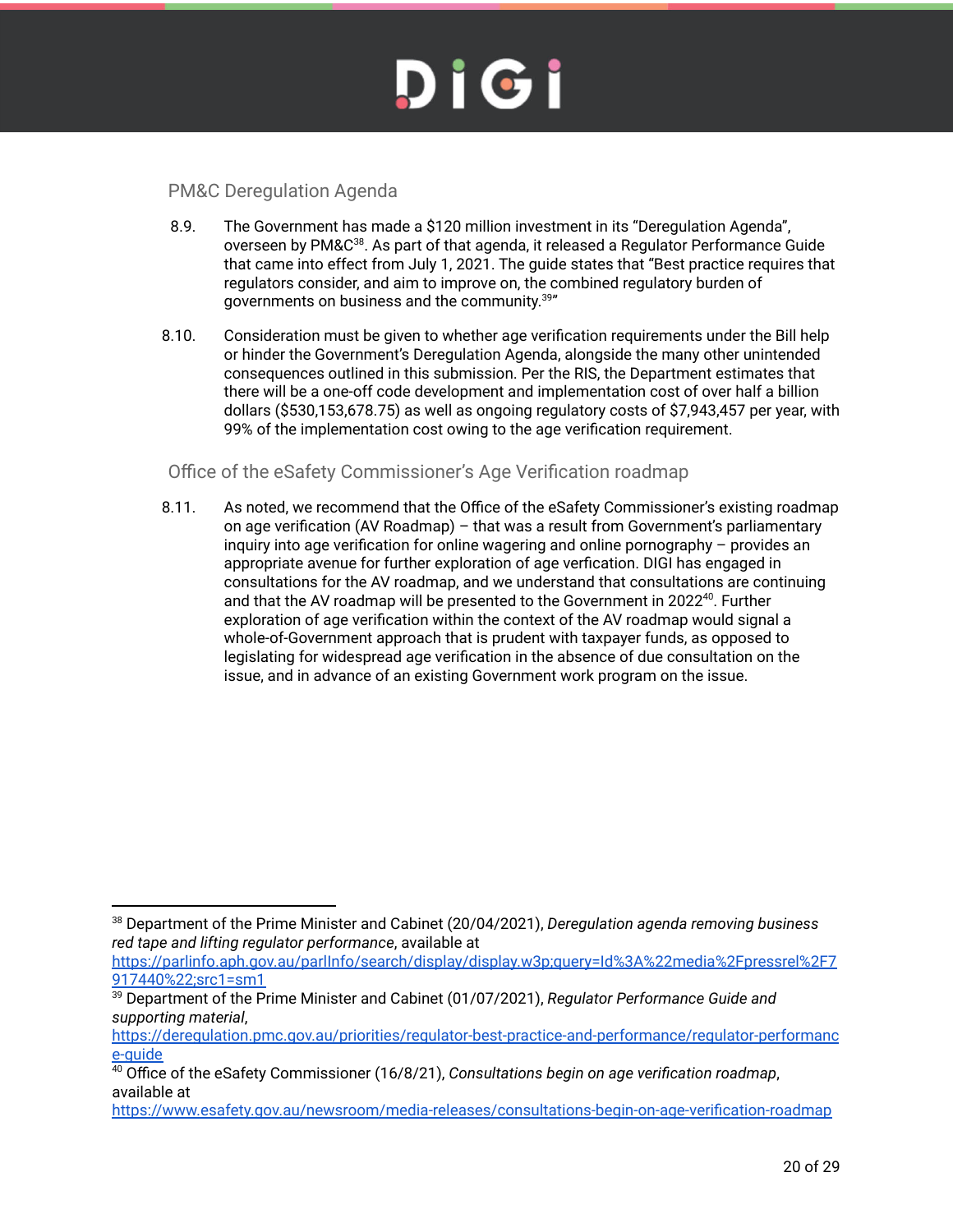#### **Summary of recommendations in Section 2**

- E. Further research must be undertaken to understand Australian adults, minors and parents' views on their inclination to provide age and identity information (beyond self-declaration) as a precursor to the use of digital services.
- F. We recommend that the age verification requirements be removed from the Bill, and instead explored in a more consultative way through the AV roadmap, being led by the Office of the eSafety Commissioner.
- G. If the age verification requirements cannot be removed from the Bill, DIGI asks that the language of "age verification" be replaced with the terminology "age assurance".
- H. Research must be undertaken to implement schemes for age verification in other countries, and an analysis published of the experience of comparable democracies with age verification solutions, as part of the AV Roadmap or otherwise.
- I. We recommend the Bill utilise the age requirement of 15 or 16 throughout, rather than 18, for consistency and interoperability with the GDPR.
- J. We encourage the Attorney General's Department to adopt a whole-of-Government approach and to consult with the Department of Home Affairs, the Australian Cyber Security Centre in the Australian Signals Directorate, the Department of Prime Minister & Cabinet and the Department of Communications on the age verification requirements of the Bill.

#### Section 3: Code development process

- 9. The need for multiple codes to cover the diversity of industry participants
	- 9.1. The Bill allows for the creation of one OP Code to cover three diverse industry sections. As noted in Section 1 of this submission, the three categories of organisations in scope in the Bill are expansive and diverse, and we recommend the best solution to standardise protections across these sectors and economy-wide is through the Privacy Act Review.
	- 9.2. However, should the Government pursue the Bill in its current form, the Bill needs to be updated to allow for more than one OP Code.
	- 9.3. Noting the inclusion of the data brokerage sector, DIGI is unaware of industry bodies that represent this sector in full. We expect that the data brokerage will have a different set of issues to the social media services sector, for example, which is arguably more "front of house" and B2C and has more opportunities for privacy notices with users. By contrast, the data brokerage sector is more "back of house" and B2B, and will have a different level of engagement and opportunities for privacy communication with the consumer. It is hard to imagine how the same industry code could apply to these two different sectors.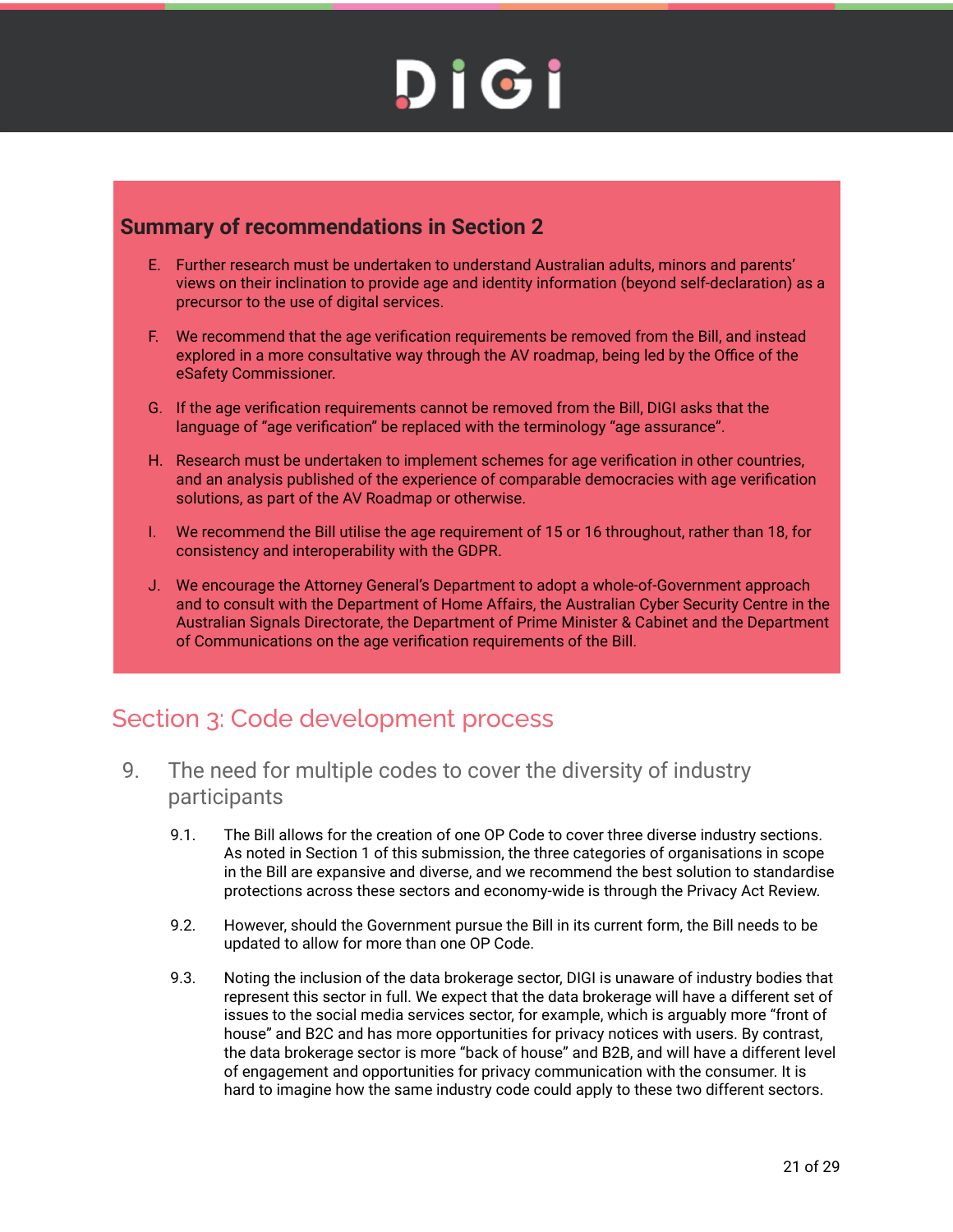- 9.4. To our knowledge, there is no overlap in industry representation. DIGI's membership consists of social media services and large online platforms, as defined under the Bill; none of our members would identify as data brokerage firms.
- 9.5. Based on the Bill's thresholds, and evidenced by the diverse industries represented at the Bill's consultation roundtables (that included representatives from the news media and insurance industries, as two examples), there will be a diversity of sectors covered under the codes.
- 9.6. We note that the OSA codes enable the development of multiple codes. The Office of the eSafety Commissioner's Position Paper does not prescribe a number of codes, though encourages a few codes as possible as a criteria for her registration of the OSA codes $^{41}$ .
- 9.7. We note that the Regulatory Impact Statement (RIS) estimates that the cost to OP code developers, being industry associations, will likely be \$882,078.75. Industry associations like DIGI are usually non-profit organisations that are incredibly lean in size. There is no existing funding for this, so we must ensure both in questions of scope and process that we make this less costly for industry associations. In our experience with the OSA Codes – where DIGI has been undertaking broad consultation with a wide range of companies outside of our membership, and additionally coordinating through a steering group of six industry associations – the cost and workload for industry associations increases with the level of work. Increasing the number of acceptable codes will minimise the amount of coordination outside a clear industry section.
- 9.8. This will also serve to increase the specificity and applicability of the codes within an industry section. There is a risk that, in an effort to find common ground between highly diverse industry sections, that the OP Code becomes watered down to the lowest common denominator. The Bill and the OAIC's ensuing guidance should set the code development process up for success so that this does not occur.

#### 10. The need for more time for code development, and appointment and implementation periods

- 10.1. We note that the RIS states that: "The OP code must be developed and registered within 12 months of the Online Privacy Bill passing and receiving Royal Assent." Based on our direct experience of comparable code development, we would request a minimum of 12 months after the date of which the OAIC provides the code developer with regulatory guidance.
- 10.2. In our direct experience with the OSA code timeline, we are finding the timeline extremely tight. The Online Safety Act passed parliament on June 23, 2021. The Office of the eSafety Commissioner released a position paper that offered guidance to the code developers on September 29, 2021, and is required to register the first of the codes by July 22, 2022. DIGI and the associations involved in this effort are working overtime to deliver high quality codes in a consultative and comprehensive manner. This is in addition to a full workload of engaging in Government consultations for which industry

<sup>41</sup>Office of the eSafety Commissioner, Development of industry codes under the Online Safety Act: Position Paper, p. 54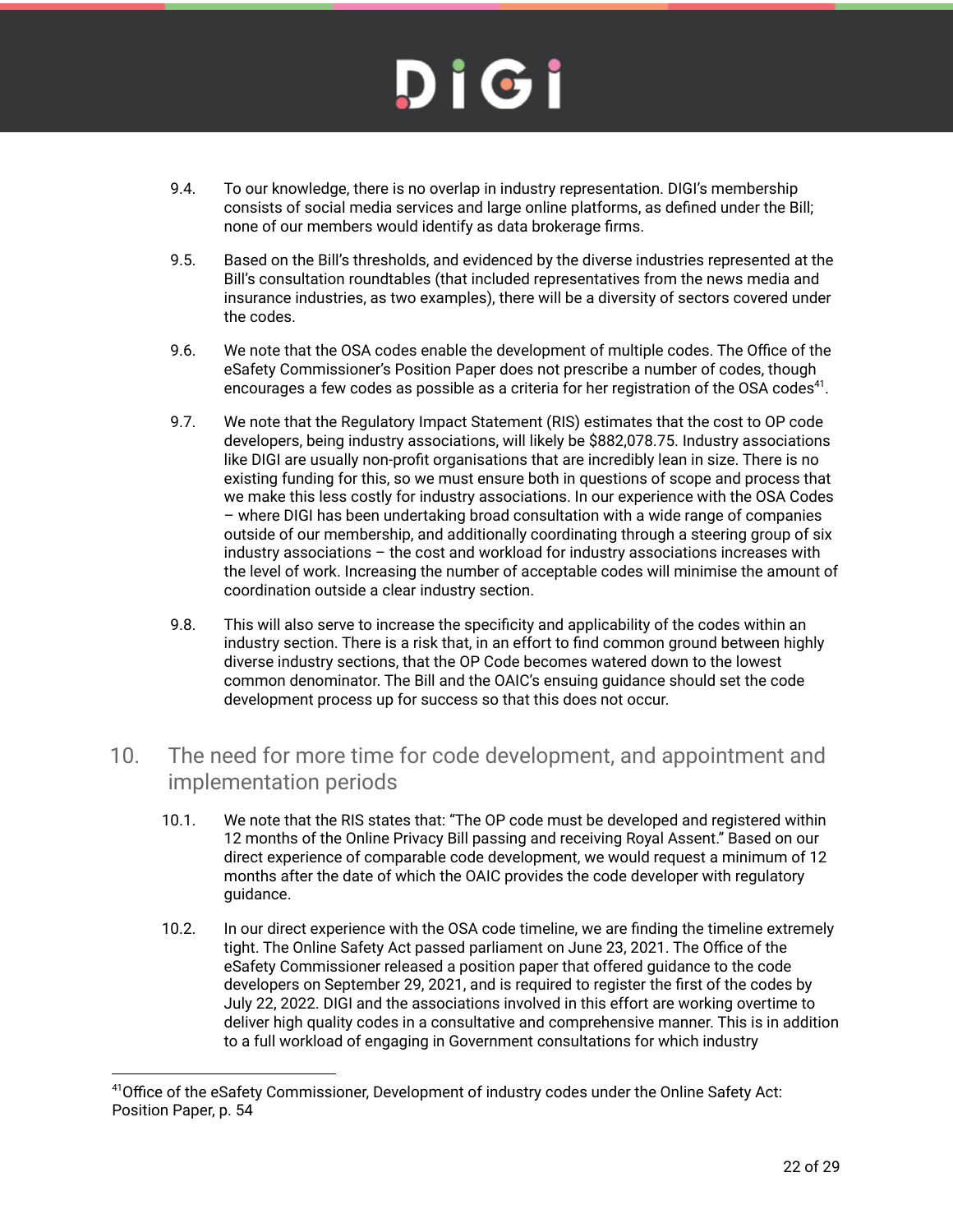associations have no control over the volume nor the timing of those consultations. At time of writing, DIGI is engaging in at least ten open distinct Government consultations, in addition to our co-leadership of code development work under the OSA, and our oversight of the *Australian Code of Practice on Disinformation and Misinformation*.

10.3. Using our OSA Codes work as a guide, outlined below are the expected phases of code development and the *minimum* timeframe required:

| <b>Minimum timing</b>                  | <b>Action</b>                                                                                                                    |
|----------------------------------------|----------------------------------------------------------------------------------------------------------------------------------|
| 13 weeks                               | Establish association steering group, ToRs, identify in-scope<br>companies and associated outreach, formulate working<br>groups. |
| 13 weeks                               | Develop draft code(s), consolidation and consistency within<br>working groups.                                                   |
| 3 weeks                                | Regulator to consider a pre-public comment version of the<br>$code(s)$ .                                                         |
| 4 weeks                                | Refine draft code(s), incorporate regulator feedback.<br>Develop public consultation plan and outreach lists.                    |
| 5 weeks                                | Public consultation period.                                                                                                      |
| 6 weeks (assuming 1<br>public comment) | Consideration of and response to public comment input, and<br>updating of code(s).                                               |
| 2 weeks                                | Association approvals.                                                                                                           |
| 9 weeks                                | Compilation of code(s) development methodology and<br>consultation, registration document.                                       |
| 4 weeks                                | Regulator consideration of code(s) for registration.                                                                             |

- 10.4. Furthermore, we understand that the OAIC will undertake a code developer identification process to identify and appoint the industry associations undertaking the code. We ask that the time period for this process be outside of the 12 months; we would be amenable to clarity on the process being shared ahead of the passage of the Bill to enable this time.
- 10.5. This is particularly important given the broad scope of organisations expected to be covered under the code and, in our direct experience, it takes time for different industry associations to both determine whether they will be able to play a code developer role, and to develop a coordination mechanism with other associations. For the OSA codes, a steering group was formed which includes the Australian Mobile Telecommunications Association (AMTA), BSA | The Software Alliance, the Communications Alliance (CA), the Consumer Electronics Suppliers' Association (CESA), the Interactive Games & Entertainment Association (IGEA) and DIGI. The group assigned lead associations for the drafting of sections of the codes that best aligned with their membership, and coordinate around other functions associated with the project under an agreed Terms of Reference.
- 10.6. The more time that is afforded, the more consultative and evidence-based the code development process can be. As an indication of a timeline where the timeline was more flexible, and therefore consultative, we include a case study below of DIGI's timeline and process for the development of *The Australian Code of Practice for Disinformation and Misinformation*. We note that, as a voluntary code, this process did not require registration with the ACMA. This experience informs our recommendation that the code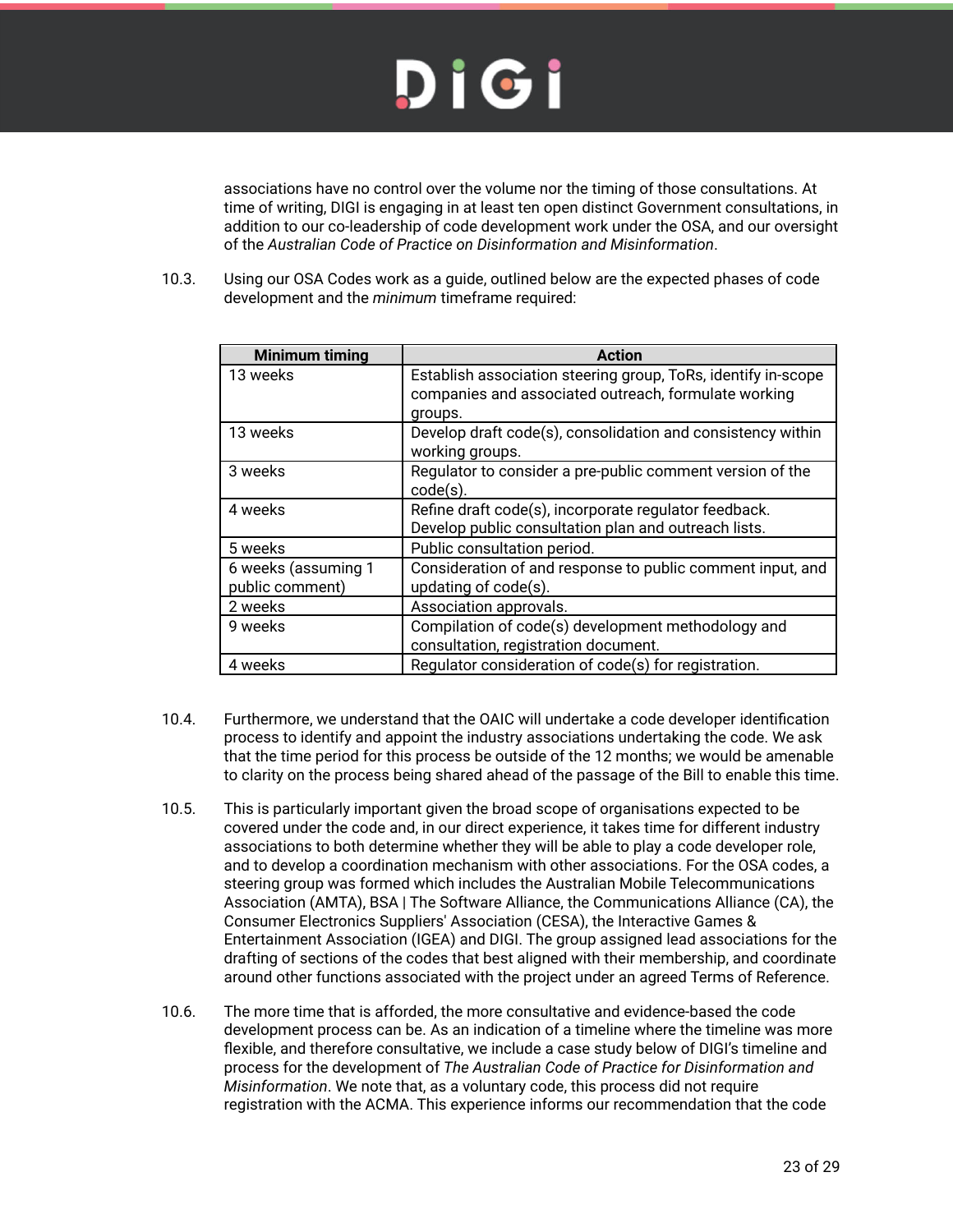developer be provided 12 months from the date from which the regulator is able to release their guidance

#### **Case study: DIGI's process for the Australian Code of Practice for Disinformation and Misinformation<sup>42</sup>**

*Phase 1: Agreement, resourcing & partner engagement*

- In March 2020, DIGI reached agreement within its membership that it would lead the development of this process.
- In April, DIGI contracted University of Technology Sydney's Centre for Media Transition (UTS CMT) and First Draft as key academic and civil society partners to support the development of the Code. UTS CMT is an interdisciplinary research centre that investigates key areas of media evolution and digital transition. First Draft is a global organisation that empowers societies with the knowledge, understanding and tools needed to outsmart false and misleading information.
- DIGI also convened a wider industry committee of potential signatories, outside of DIGI's current membership, to support the development of the code.

#### *Phase 2: Issues mapping*

- The Government tasked the ACMA with oversight of the code on December 11, 2019 and on June 26, 2020, the ACMA released a discussion paper outlining its expectations of the code.
- UTS and First Draft interviewed members of the industry committee, and conducted research into disinformation and misinformation in Australia. They also conducted a review of regulatory responses in different jurisdictions, and industry responses to the challenges.
- This research was released publicly as a discussion paper. This discussion paper and the ACMA's discussion paper were used to inform the development of the draft code.

#### *Phase 3: Initial draft development*

● A draft code of conduct was developed, and refined with input from the industry committee for comment over the course of August and September.

*Phase 4: Public consultation*

- On October 19, a six week public consultation was launched ending on November 24, 2020.
- The code was made publicly available on the DIGI website, and was open for submissions from the general public.
- During this consultation, DIGI, UTS and First Draft proactively identified interested civil society, consumer and academic stakeholders. They were emailed the draft code and invited to comment.

<sup>&</sup>lt;sup>42</sup> DIGI has made much of the information in this case study publicly available in a report about the code's public consultation process. DIGI (22/02/2021), *Submission report: Australian Code of Practice on Disinformation and Misinformation*, available at https://digi.org.au/wp-content/uploads/2021/02/DIGI-Submission-report-ACPDM-Feb-22-2021-FINAL.pdf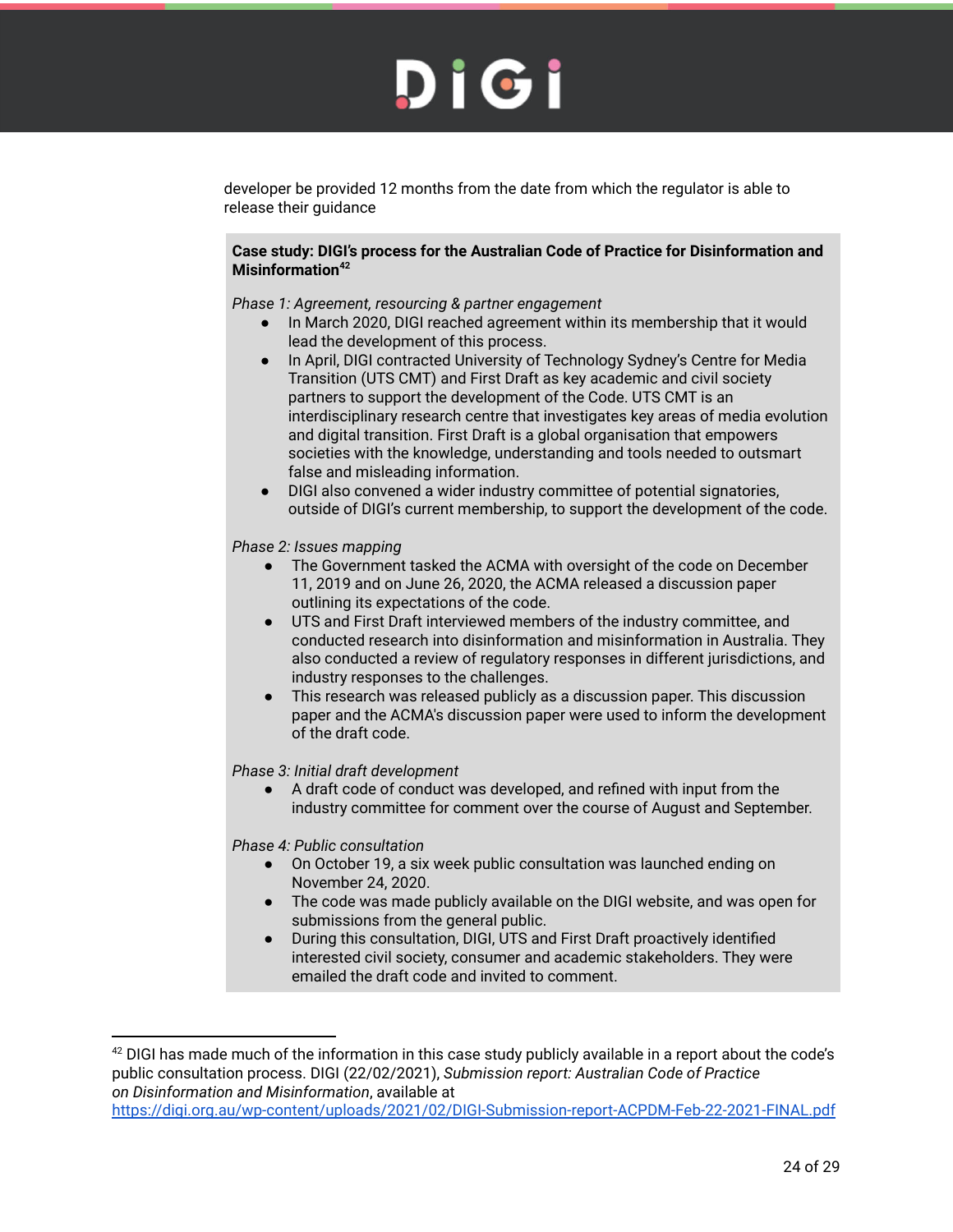To provide an avenue for dialogue between academia and representatives of civil society, a smaller subset of this group was also invited to offer their views on the Code at a virtual roundtable meeting on 30 October 2020, facilitated by UTS and First Draft.

#### *Phase 5: Revisions and final report*

- All submissions were closely reviewed.
- Input from submissions was summarised into a report, later updated to indicate where the feedback had been reflected.
- Input was also sought from the ACMA.
- Over the course of December and January, the draft code was updated to reflect all stakeholder input.

#### *Phase 6: Adoption*

In order to adopt a code, potential signatories must undertake an internal approval process, generally involving cross-functional institutional review, in order to determine whether they can become official signatories.

#### *Phase 7: Launch*

- Prior to launching the final Code, DIGI reconvened attendees of the October 30, 2020 roundtable with all submission authors for an additional roundtable meeting. This final roundtable meeting, held on 19 February 2021, aimed to report back to the people and organisations that contributed a submission, as well as other identified experts in academia and civil society.
- After the initial development of the code and launch of the code, a system for the ongoing administration of the code must be developed and maintained.

#### *Phase 8: Governance of the code*

- The final code is required before an appropriate governance model can be developed.
- After the code's launch, DIGI used that to research and develop an appropriate governance model, with the appointment of independent experts. This was launched on October 11, 2021.

#### Implementation period

- 10.7. We need to build in time for legislation for industry participants to implement compliance measures. As any company that has implemented the GDPR will attest, ensuring compliance is a significant cross-functional undertaking within a company and requires a minimum of six months to implement, taking into account the varying sizes, capacities and resources of in-scope services.
- 10.8. We note that the UK's AADC included a 12 month implementation period<sup>43</sup>.

<sup>43</sup> UK Information Commissioner's Office (2020), *Age appropriate design: a code of practice*, available at https://ico.org.uk/media/for-organisations/guide-to-data-protection/key-data-protection-themes/age-appr opriate-design-a-code-of-practice-for-online-services-2-1.pdf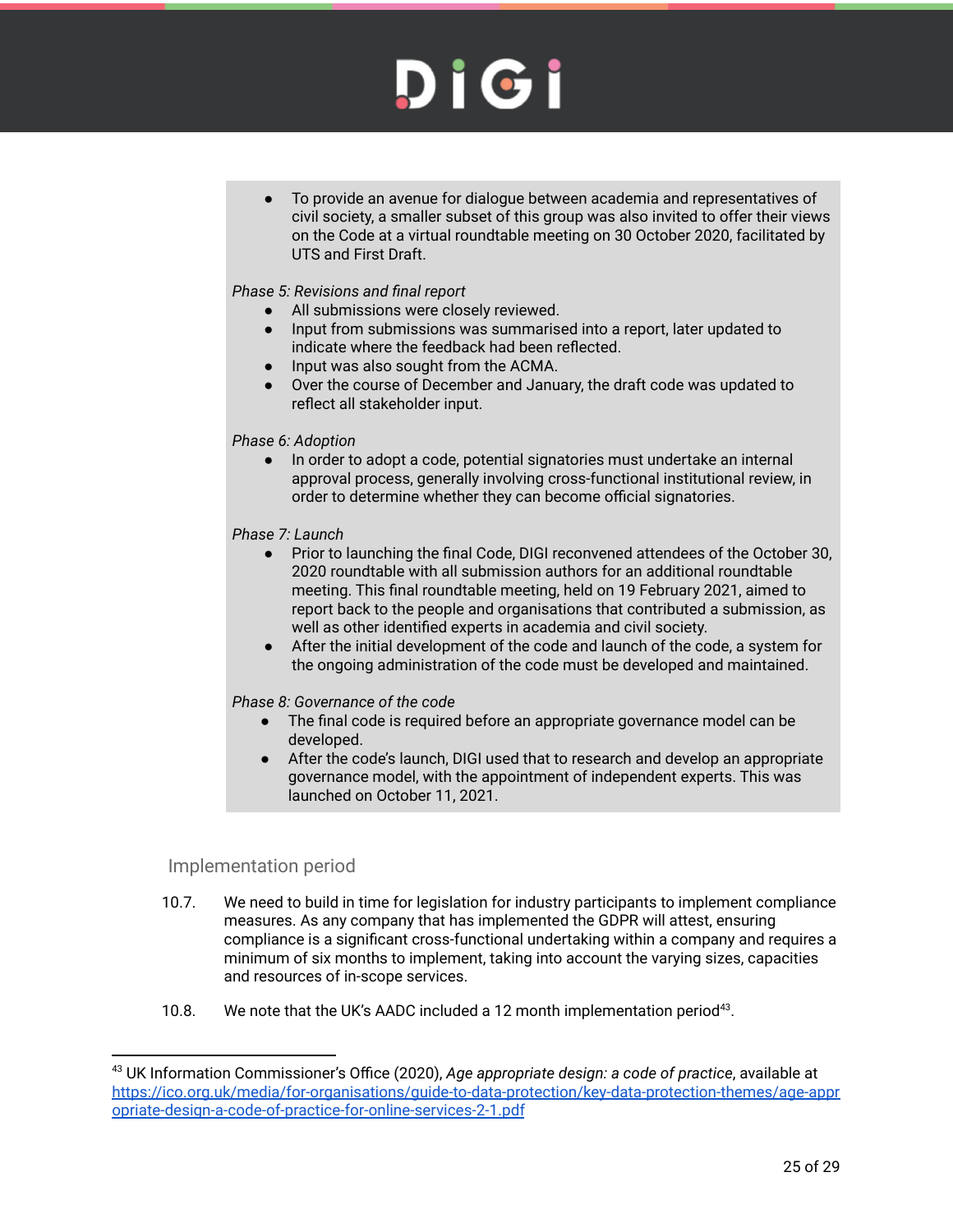10.9. We recommend a minimum six month implementation period before any compliance measures are assessed by the OAIC.

Engagement with potential code developers prior to guidance release

- 10.10. DIGI would like to see clear guidance that is outcomes-based for code developers in order to enable the code to be flexibly and proportionately applied to diverse businesses.
- 10.11. In relation to the OSA Codes, DIGI provided input that was reflected in the Office of the eSafety Commissioner's position paper. We valued the opportunity to provide input to the Commissioner in the formative stages of their guidance on key substantive questions relating to the OSA codes, and suggest this process be replicated for the OP Code(s).
- 11. Areas requiring guidance from the OAIC

Comparative analysis between the Bill's requirements and the GDPR

- 11.1. All DIGI members have experience implementing the GDPR's requirements, which has evolved to become a global standard. DIGI urges the Bill and the Review to make recommendations that are consistent with the GDPR in order to ease implementation and ensure interoperability.
- 11.2. For example, the explanatory paper for the Bill says: "the OP code will require organisations to ensure that, when they seek consent from individuals, the consent is voluntary, informed, unambiguous, specific and current." DIGI notes that "current" is not included in the GDPR's definition of consent, and it is unclear what this entails for industry and whether this departure from the GDPR is specifically required in Australia.
- 11.3. If there must be departures from the GDPR in the final Bill and Review, we ask that the OAIC's guidance for any resulting codes include a justification, and a detailed comparative analysis to practically guide industry's implementation of the measures.

Ceasing to use or disclose personal information upon request

- 11.4. In relation to ceasing to use or disclose personal information upon request, we note that the Explanatory Paper says "This requirement is not intended to amount to a 'right to erasure' of the personal information". Guidance needs to be provided to entities that may not be able to provide an advertising-free version of their services for technical reasons.
- 11.5. As currently drafted, the right to object would extend beyond comparable requirements under the GDPR, where a right to object is only available for data processed on the grounds of legitimate interests or public interest. For example, it is not clear whether the Bill's proposal would apply to information collected from end-users through consent. Without further clarity, this is a possible interpretation of the Bill.
- 11.6. In the development of a right to object, it will be important to ensure it does not impede advertising-supported business models. Advertising may be an intrinsic part of an online service that enables it to be free and accessible to Australians more broadly. Personalisation of ads generates significant benefit for consumers, advertisers and small businesses by making advertising more efficient, relevant and helpful. Targeted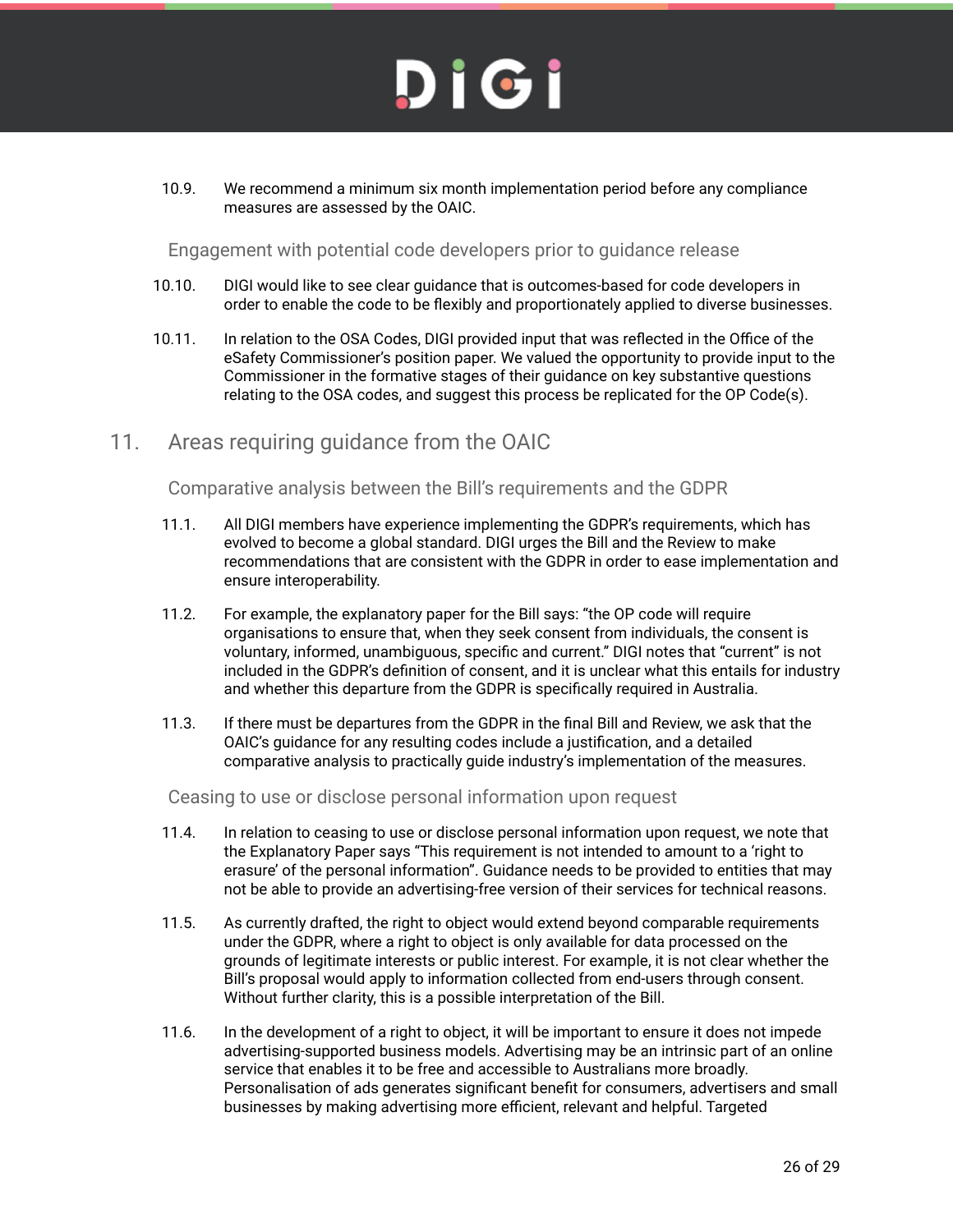

advertising has reduced the cost of advertising for Australian businesses and contributed to economic growth, especially in small businesses. A 2019 study of the advertising markets in four countries (Australia, the United States, France, and Germany) explains:

*Better targeting leads to higher returns on investment, while the lower cost of entry opens the door to smaller firms. Small businesses can grow more quickly and easily through digital advertising. Consumers benefit by the increased choice and access to more business.<sup>44</sup>*

11.7. Assuming the definition of vulnerable groups is "other individuals who are physically or legally incapable of giving consent to the collection, use or disclosure of personal information; and" (as under the Bill), there is an inherent challenge here; in order to know that a group is "vulnerable", there is a level of privacy intrusion and potential sensitive data collection that needs to occur. There is no way of a platform knowing this organically.

#### Harmful tracking

11.8. A definition needs to be provided of "harmful tracking", supported by examples. Almost all websites use cookies, for example, and it is currently unclear as to whether this usage would meet the threshold of "harmful". We recommend an evidence based, outcomes-based focus on the outcomes that industry should be working to prevent in constituting the definition of harm.

#### **Summary of recommendations in Section 3**

- K. As noted in Section 1 of this submission, we recommend the best solution to standardise protections across these sectors and economy-wide is through the Privacy Act Review. However, should the Bill proceed with its current scope, it should be amended to allow for more than one OP Code.
- L. The timeline for code development should be 12 months from the date at which the OAIC is able to release its guidance for code developers.
- M. A minimum six month implementation period should be established after the codes are registered, and before any compliance measures are assessed by the OAIC.
- N. The Commissioner should be open to engagement and input with potential code developers before the release of her guidance, to help inform the guidance provided.
- O. The Commissioner's guidance must be outcomes-based, flexible and proportionate, while also providing operational guidance on key concepts captured.

<sup>44</sup> Dr Michael Mandel (2019), *The Declining Cost of Advertising: Policy Implications*', available at https://www.progressivepolicy.org/issues/government-reform/the-declining-price-of-advertising-policy-im plications-2/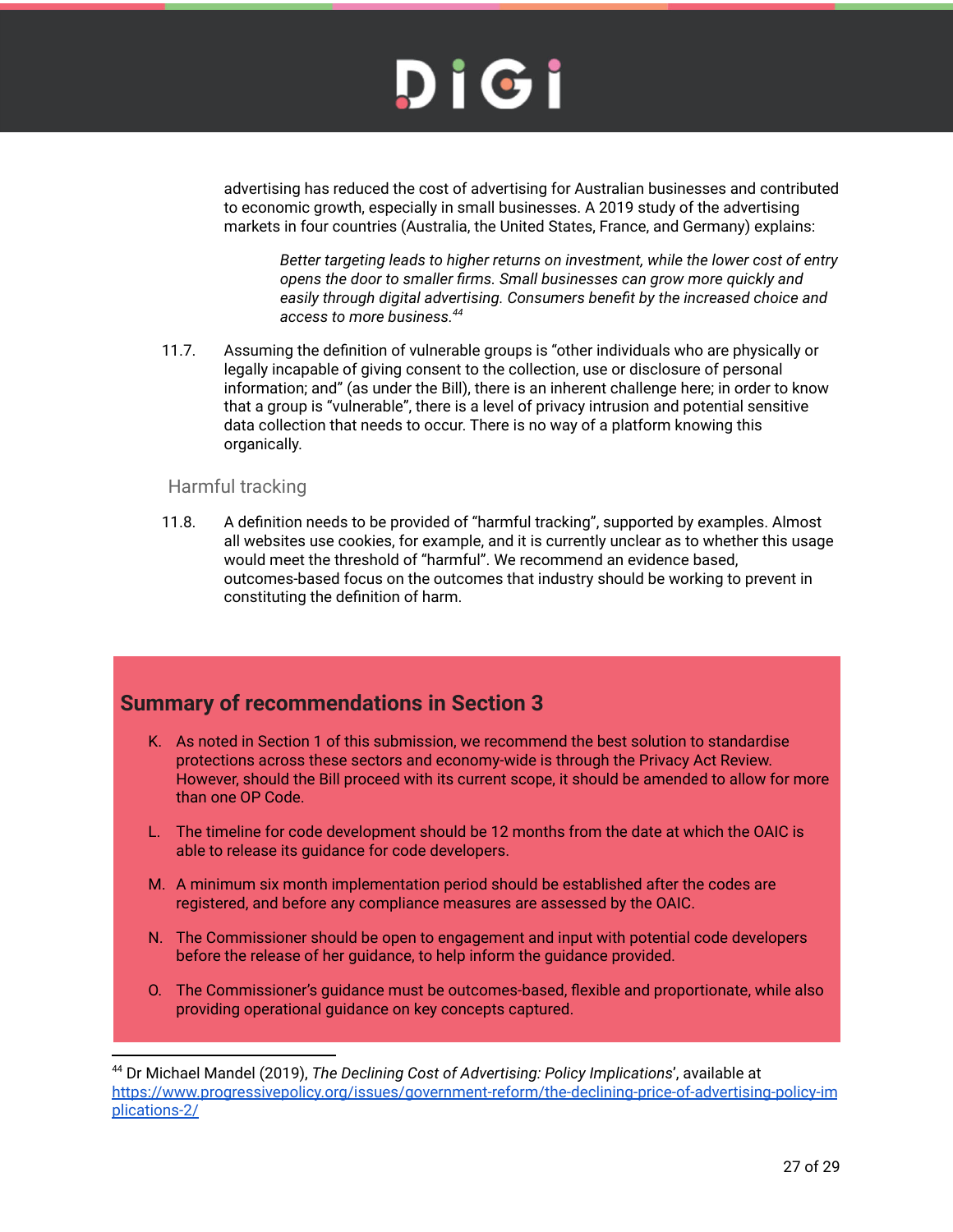

- P. DIGI urges the Bill and the Review to make recommendations that are consistent with the GDPR in order to ease implementation and ensure interoperability.
- Q. Where there are departures from the GDPR in the final Bill and Review, we ask that the OAIC's guidance for any resulting codes include a justification, and a detailed comparative analysis to practically guide industry's implementation of the measures.

#### Conclusion

- 12. Overview of relevant member work
	- 12.1. DIGI's members have made and continue to make extensive investments in the privacy and safety of their users. At a high level, that work extends far beyond the provision of privacy policies and notices. They have dedicated teams focused on privacy and cross-functional review processes for new products to ensure "privacy-by-design" before they are released. They provide privacy tools to provide people with transparency, choices and control about how their data is used. DIGI members all allow their users to destroy, de-identify, access and correct their personal information in accordance with the Australian Privacy Act 1988 and where relevant they apply the GDPR's requirements in this area.
	- 12.2. In relation to age restrictions, relevant members set age restrictions on their user-generated content platforms and many other products to limit and discourage the use of services by underage users, ranging from under 13 to 18 as appropriate to the service. When a notice or express admission that a user is underage is received, it will be investigated and accounts will be suspended accordingly. Some services will also take steps to prevent users lying about their age to access an account after it has been denied, by placing a persistent cookie on the device to prevent the child from attempting to circumvent the age restriction or by using artificial intelligence to understand the true age of a user.
	- 12.3. In addition to universal privacy protections, as previously noted in 4.15, relevant DIGI members have extensive programs in place to protect young people on their services. At the service provider level, they provide applications to enable family sharing and limitations on minors' devices, that include controlling their privacy settings, filtering, screen time limits and other features designed to safeguard minors' privacy and experiences online. At the search engine level, they filter ads containing or promoting nudity, sexually suggestive content, adult entertainment and other services from appearing within search results. At the app distribution level, restricted profiles can be established where more mature content can be filtered out of the app store. At the browser level, parents can create restricted profiles for minors that allow parents to block and approve sites viewed, and where "safe search" is on by default in such accounts. At the platform level, there are similar "safe search" settings that hide sensitive content and remove blocked and muted accounts. There are also default privacy settings for minors, and additional safety measures for users in this category, including restrictions aimed at inappropriate interactions and CSAM material, as well as advertising restrictions.